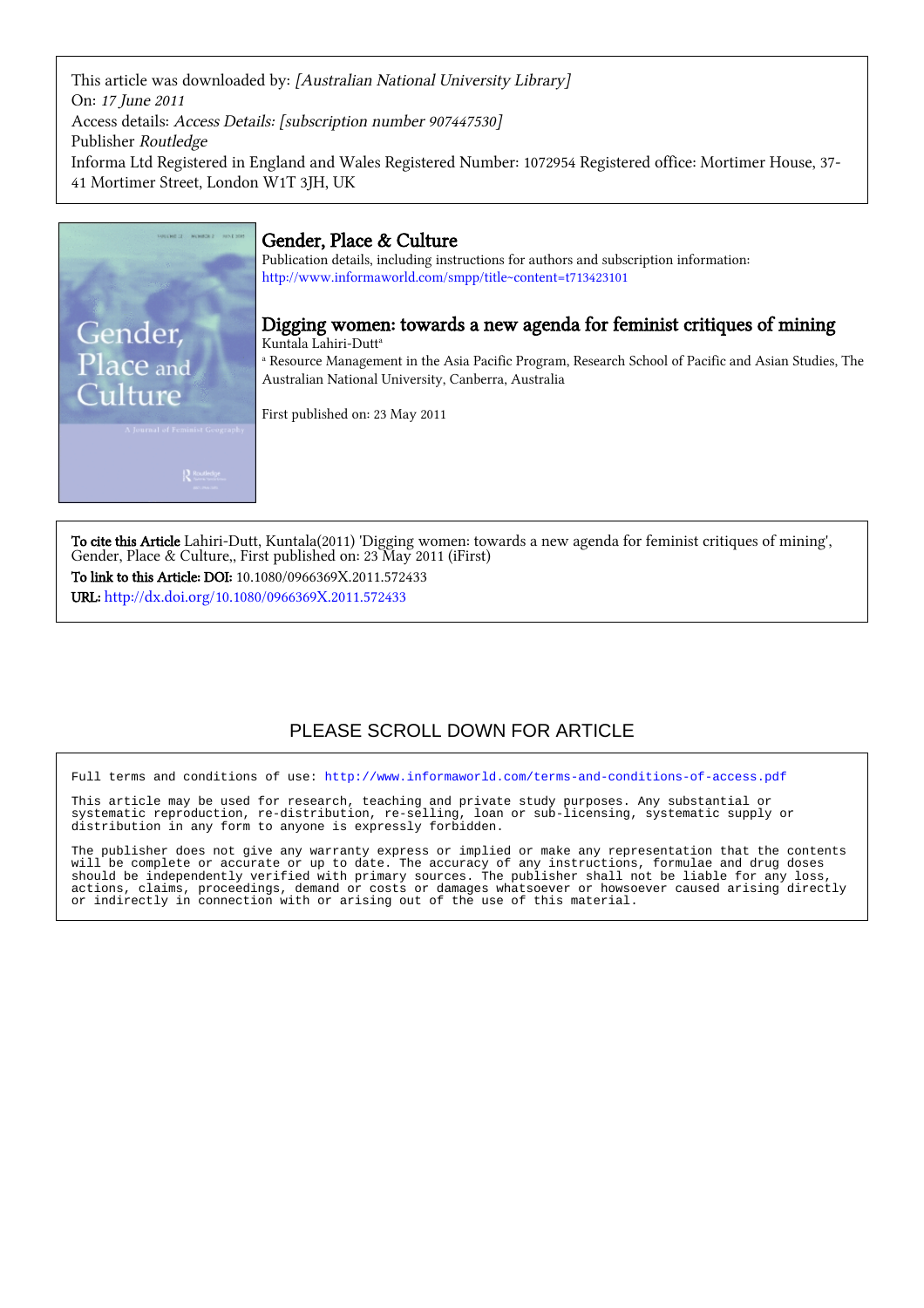## Digging women: towards a new agenda for feminist critiques of mining

Kuntala Lahiri-Dutt\*

Resource Management in the Asia Pacific Program, Research School of Pacific and Asian Studies, The Australian National University, ACT 0200 Canberra, Australia

This article addresses how a contemporary feminist perspective can problematise the ancient human endeavour of mining, and indicates which direction research on the interface between extractive industries and gender could usefully take. Feminist research has confronted masculinist discourses of mining by questioning the naturalisation of men as industrial workers, and by illustrating the gender-selective impacts of capitalist mining projects. The article probes the sources of these masculinist discourses of mining and reinterprets these critiques. Most importantly, by highlighting the diverse range of extractive practices that reflect different stages of surplus accumulation, it encourages a rethinking of mining itself as an area of feminine work. Finally, it makes tentative suggestions as to how the field of women and mining might be examined and addressed by contemporary feminists. A postcapitalist feminist critique of mining would hinge upon revealing women's agency in mining and revisit the conventional definitions of mining as industrial work and begin to see the feminine livelihoods in mining.

Keywords: informal mining; gender; women; representations; mining technology; mining impacts

#### Feminist critiques of mining

Mining, an ancient human activity, has a 'troubled' history (Lynch 2002) and a problematic relationship with economic development (Graulau 2008). Controversies do not end there; mining has also become heavily attributed with masculinity. Although naturalised in many ways, masculinity is not the natural order of mining; this way of thinking does not appreciate the complexities of gender within the spectrum of mining. It eliminates or hides women and devalues their agency in an important economic activity. Could there be a gender politics behind the deliberate, discursive, cultural and ideological constructions of mining as an essentially male domain, a politics that also establishes only a certain kind of modern, industrial and corporatised mining as the legitimate form?

This article arises out of my various encounters with the extractive industries for over a decade. I note that feminist critiques can deconstruct such essential masculinity by appreciating the enormous evidence of women's agency – in their productive roles in mines and at home, and in their resistance to exploitations of mining. What I add to the feminist epistemology is a new way of looking at the mineral extractive practices, presenting mining as an informal, and highly feminine, economic endeavour.

The objective of this article is not to state that the ruthless application of technology, as embodied in capital-intensive mining particularly since European industrialisation, has been the motor of crisis for women. A shift away from the uncritical 'impacts of mining on

ISSN 0966-369X print/ISSN 1360-0524 online  $© 2011 Taylor & Francis$ DOI: 10.1080/0966369X.2011.572433 http://www.informaworld.com

<sup>\*</sup>Email: kuntala.lahiri-dutt@anu.edu.au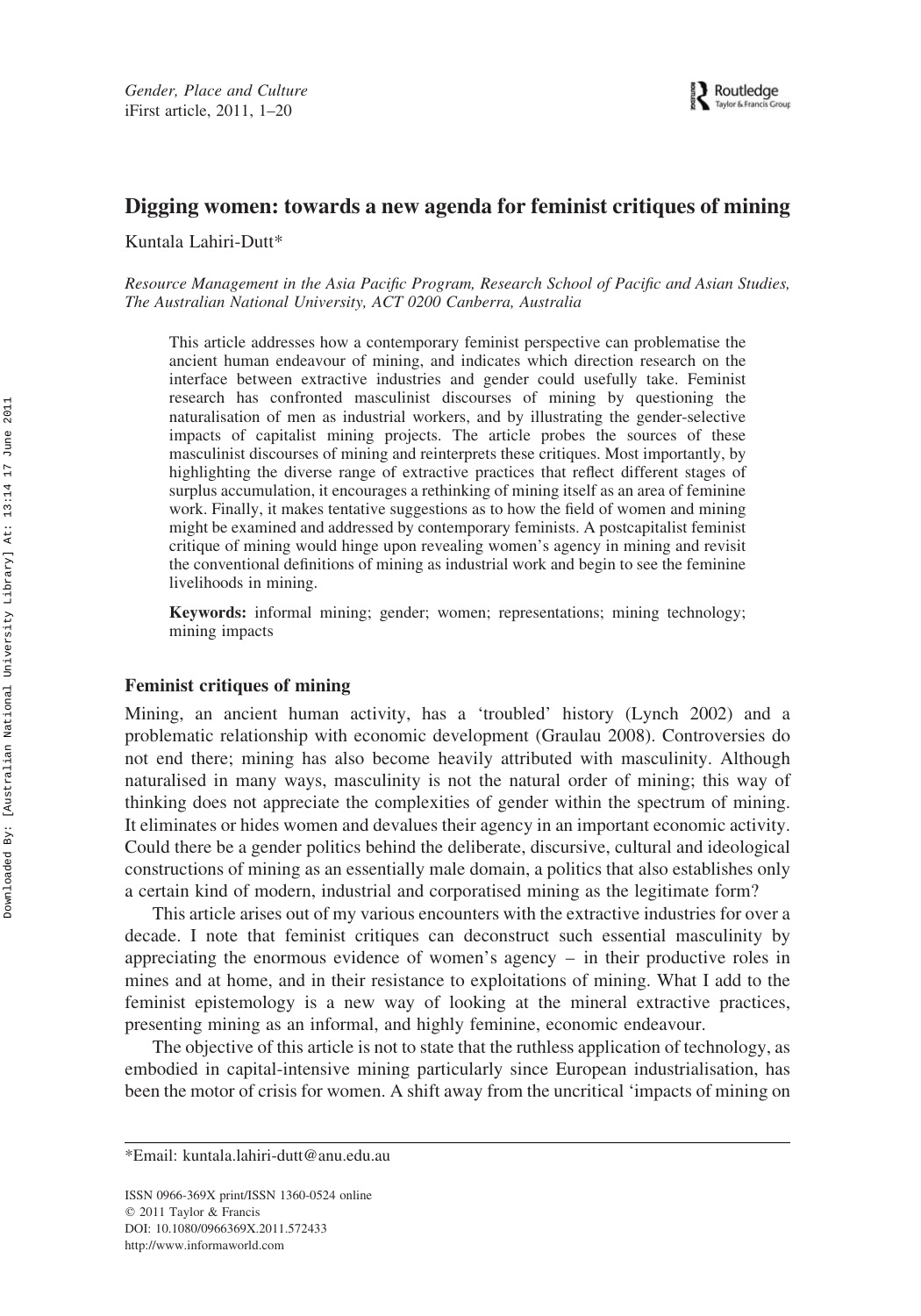women' approach is one of the problematic issues that I illustrate. Like all gigantic projects that are unpopular with feminists, large-scale mining projects could too easily be turned into the 'straw man' for demolition. However, I present mineral extractive practices as in need of feminist understanding as work and as a livelihood to demystify the symbolism of the 'miner' as a masculine icon of the working class and mining as the juggernaut with gendered impacts. These are core areas of geographical research, and I believe that focusing on them would further a key area of economic geography by charting a path for future feminist geographical scholarship.

The article is based on extensive empirical research on formal and informal mines in a number of countries as well as reading (and archival searches) about mining.<sup>1</sup> I move between time and space and across disciplines, an important task in feminist research.<sup>2</sup> The feminist epistemology of mining I offer here can fundamentally challenge the androcentric biases in knowledge construction, and develop a perspective that establishes women as legitimate social, economic and political actors in this important economic space.

#### Why is there a need to engender mining?

Godoy, in 1985, wrote that anthropologists have 'recently discovered' the miner.<sup>3</sup> Geographers, on the other hand, have a long history of analyzing mineral resource endowments, and the extractive industries and urban settlements they give rise to. Conventional geographers considered mining towns as 'distinctly deviant' in orthodox settlement theory that speaks about agricultural areas where these towns add 'eccentricity' and frustrate the development of a coherent body of theory. To Lewis Mumford, the rising industrial mines represented a demonic destruction of nature and drastic changes in human communities, and war and death.<sup>4</sup> Braudel (1985, 322) related this kind of mining with capitalism, which Merchant (1990, 24) argued leads to the death of nature. Mining was also seen by most geographers, who saw farming as the 'normal' human occupation, as the quintessential 'other', a 'special' human endeavour (Gibson 1991).<sup>5</sup> Unlike the natural rhythm of farming, mining is associated with luck, risk and chance, leading to displacement of families and ultimately destroying nature. Similarly, the 'miner' has also turned into the archetypal other; he is either the exploited proletariat or hero whose blackened face is admired by the urban middle classes from their comfortable vantage point. If mining is the 'other' of pre-capitalist, farm-based communities and human endeavour, the miner represents the opposite of the average economic citizen through images that visualise how Mother Nature's womb is violated and raided by hard men in search of personal or corporate profit.

What new feminist geographical perspective can be added to bestow critical depth to such binary formations? Men are naturalised in these binary constructions which imply that women are the 'other' and equivalent to nature. But, a feminist critique of technocentric, hyper-masculine mining cannot be based on women as victims, bearers of burdens of dislocations or daughters who might have dubious links with Mother Earth.

My hope is to encourage feminist geographers to gaze critically not only at the miner, but also at mining through a 'gender lens'. Mining evokes images of large machines such as bulldozers, shovels and earth movers, longwalls and caterpillars, and mechanised processes such as drilling and blasting, cutting and excavating, shafts and pits, as integral parts of mineral exploration, extraction and processing. The use of tools and machinery in capitalist mining is strongly associated with masculine characteristics, and inscribes gendered meanings on to the bodies of individuals performing the tasks. Industrial mining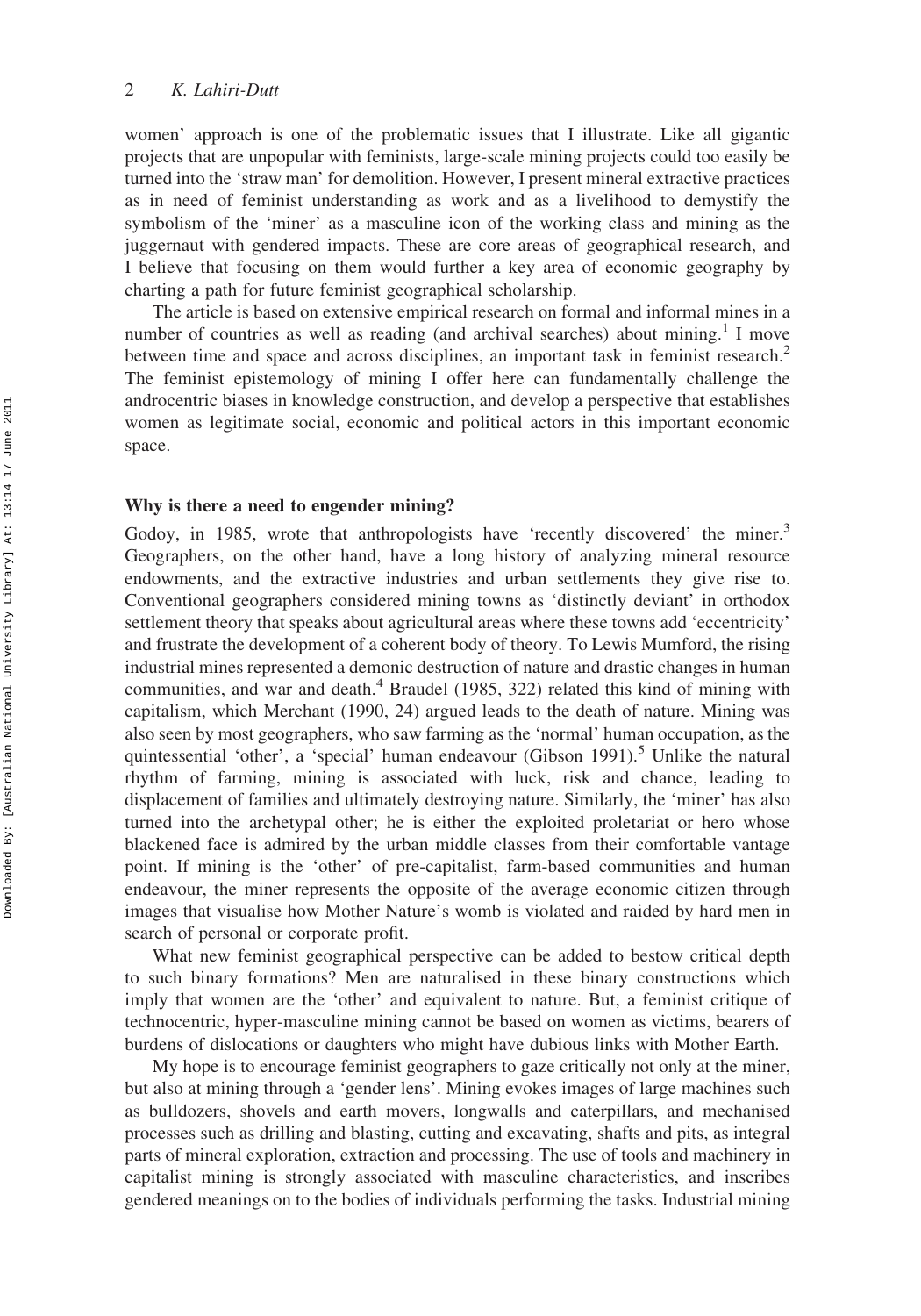operations began in Europe from where they spread to the colonies which experienced the introduction of a new kind of mining which uses such sophisticated technology.<sup>6</sup> The older, traditional and artisanal mining practices were either wiped out or became illegitimate through the imposition of new systems of mineral governance. Gradually, a common vision of what mining is became established and entrenched, and feminists critiqued this particular form of mining. As I will show, mining in most of the contemporary world, particularly in those economies with large informal sectors, is much more complicated and certainly more feminised than thought before.

Another reason for developing a more informed feminist epistemology is to add further depth to policy-connected research which has recently taken on board the complex issues related to women and mining. For example, the guidance note from the International Finance Corporation requires that mining companies 'be inclusive of both women and men and of various age groups in a culturally appropriate manner' (IFC 2006, 29). The World Bank (2006) prepared a 'Guideline' that shows how to 'reduce risks of negative impacts' of mining on women and more recently the 'Gender dimensions of extractive industries' (Eftimie, Heller and Strongman 2009). The Minerals Council of Australia and the Australian Government's Office for Women (2007) have been encouraging mining companies to hire women to resolve their current skills shortage. This literature aims to develop a 'business case' that hinges upon the instrumental value of women as cheap and available labour to enhance the efficiency of private sector and economic growth. This value is also implicit in Gibson and Kemp's (2008, 105) review piece that creates a subcategory of 'indigenous women' who must be employed in the mines because they experience a 'double blind', bear the negative impacts and suffer from the lack of benefits of mining. Such 'add women and stir' (to existing analyses) is precisely what feminists have consistently maintained against. It appears that the policy literature on women and mining has fallen into the pit of a theory vacuum. I would therefore like to bring feminist politics back into the debate on mining. My hope is that this article will provide a starting point to build a framework for explaining why women and men must have equal rights to mine.

## Gendering the 'devil's domain': mining as a feminine space

Feminist labour historians Mercier and Gier (2007, 995) ask:

Mining's tumultuous history evokes images of rootless, brawny and often militant men, whether laboring in sixteenth-century Peru or twenty-first-century South Africa, but women are often ignored or reduced to shadowy figures in the background supporting male miner family members. Where were women in the mining world?

The expanding literature that makes women visible offers an answer. Revisionist efforts by feminist historians to 'uncover' women's roles in mines, whether it be the American West (see Fischer 1990; Hudson 2005; Zanjani 2002; also Gier and Mercier 2006), Central Appalachia (Tallichet 2006) or Bolivia (Ortiz 1978), present them as productive agents in mining industry.

Indeed, evidence of women's involvement in mining work from very early times is aplenty, be it Agricola's (1556) portrayal of women as breaking and sorting ores, hauling and transporting them, smelting, processing and undertaking the physically-demanding job of working the windlasses in mediaeval mines or Vanja's (1993, 102) exposition on pre-industrial Europe. During industrial mining women's involvement rapidly expanded in Europe. John (1980, 20–22) shows that women in British collieries were employed as manual workers in very poor conditions. It is impossible to prove the full extent of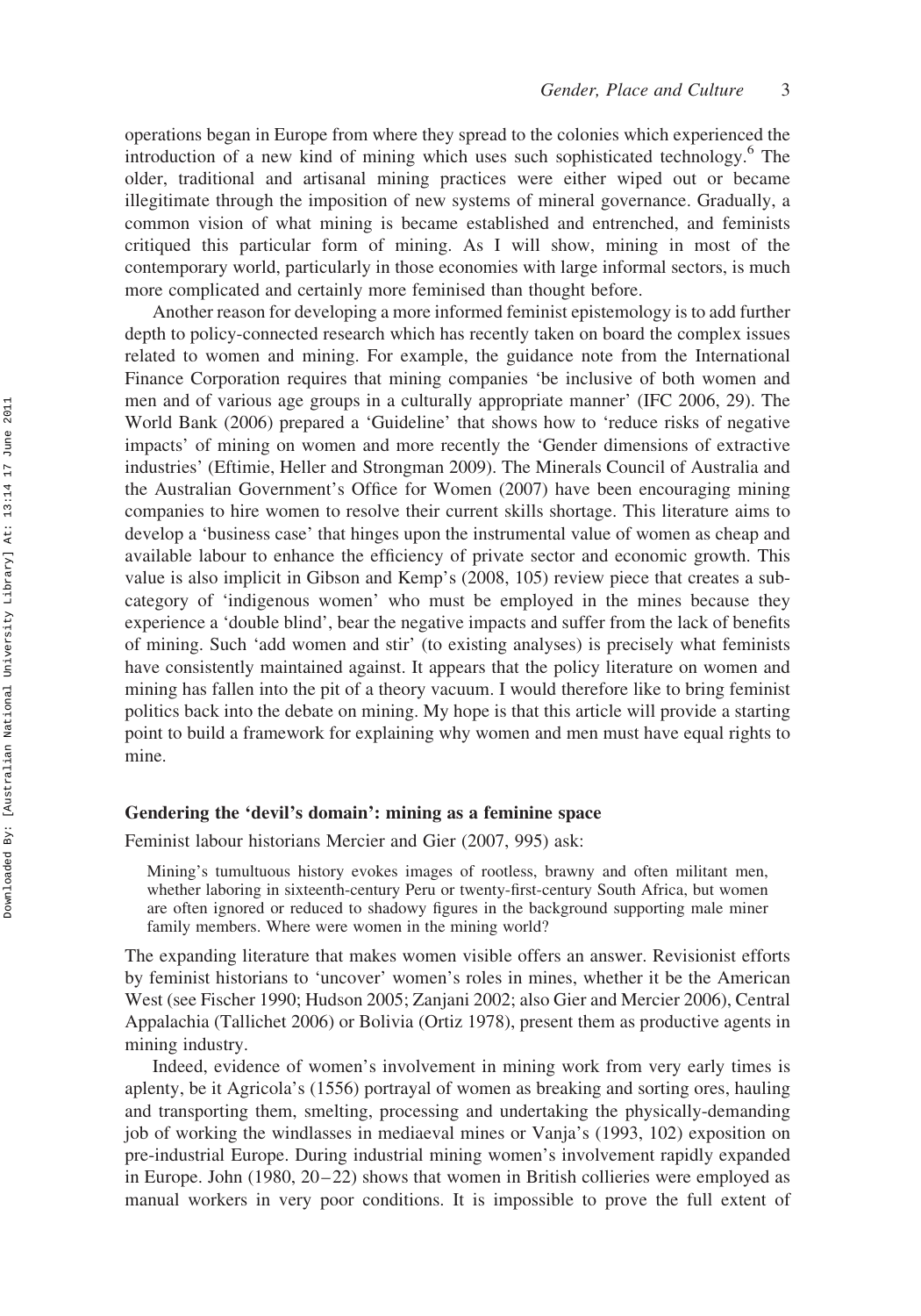women's participation from employment records of these times because the male workers carefully left them out of these records after having utilised the labour of their female relatives wherever possible. Where official records exist, such as in Belgian mines during 1830–1914, it can be seen that 'until the final quarter of the nineteenth century, numbers of women working underground in Belgian coal mines actually grew' (Hilden 1993, 89). Belgian women coal miners came to be known as hiercheuse, the feminine version of  $mineurs$ .<sup>7</sup> Records also show that women prospected in the American West for gold<sup>8</sup> (Zanzani [1997] 2002, 7).

Economic historian Burke (1993) posits that mining work is one of the areas where women's 'agency' can be located. It is, however, important to place women's work in modern industrial mining within broader understandings of gender socialisation in mining, lest women are treated purely as 'labour commodities' in the multinational mining capital world. This commodification throws up challenges for women entering the formal mining workforce. For example, in a survey of women personnel in a modern colliery in Indonesia, I found many women truck operators in modern open cut mines quit their jobs after a few years of service. This is because following their work in the mines, gender roles for women (and men) do not change in the short term. More importantly, the mining companies that hire women for shift work fail to provide a supportive environment for them, including the lack of provision of crèches (Lahiri-Dutt 2006a).

#### Bulldozing women's labour in mines

Technology plays an important role in extractive industries as the use of modern laboursaving devices is the key to increasing productivity, enhancing safety and improving working conditions. Men have become associated with gigantic machines that the mining industry is known for.<sup>9</sup> Technology-dependence in extractive industries is relevant to a feminist critique because a sexual division of labour is embedded in the way men and women work in factories (Williams 1992). This is the case in almost all cultures, beginning from Indus valley civilisation where 'men delved and women spun' (Sengupta 1960, 1). In mining, men dug the mineral ores and women carried and processed them. Women and men participate in different spaces, and usually operate different 'physical technologies' that require skills or knowledge that have come to be defined as male or female (such as in the jute industry in India; see Sen 2008, 107). Sexual division of labour is justified as the 'natural' complementarity of roles of women and men, but is usually accompanied by a vertical sexual division of labour or a stratified division that concentrates women into the bottom strata, with discriminatory wages and poor working conditions.

Historical and contemporary evidence reveal that technological change works against the interests of women in mining. Capitalisation of the production process is never genderneutral; for example, women (as well as children) were an integral part of industrialised mining in Bolivia, but 'their work was lost when machines were installed in the flotation processes for sorting minerals in the sixties' (Nash 1979, 13–14). Similarly in Japan the introduction of machines destroyed the *naya* (or 'stable') system of work which had made a place – albeit at the bottom – for women in mining production in pre-capitalist coal mines (Nakamura 1994, 15–16).<sup>10</sup> In early collieries in India, women and men – usually from indigenous communities – worked together as part of a family labour unit.<sup>11</sup> The shallow pukuriya khads (old-style open cuts) changed around the late 1920s in favour of shaft mining, and women's numbers began to fall (Ray Chaudhuri 1996).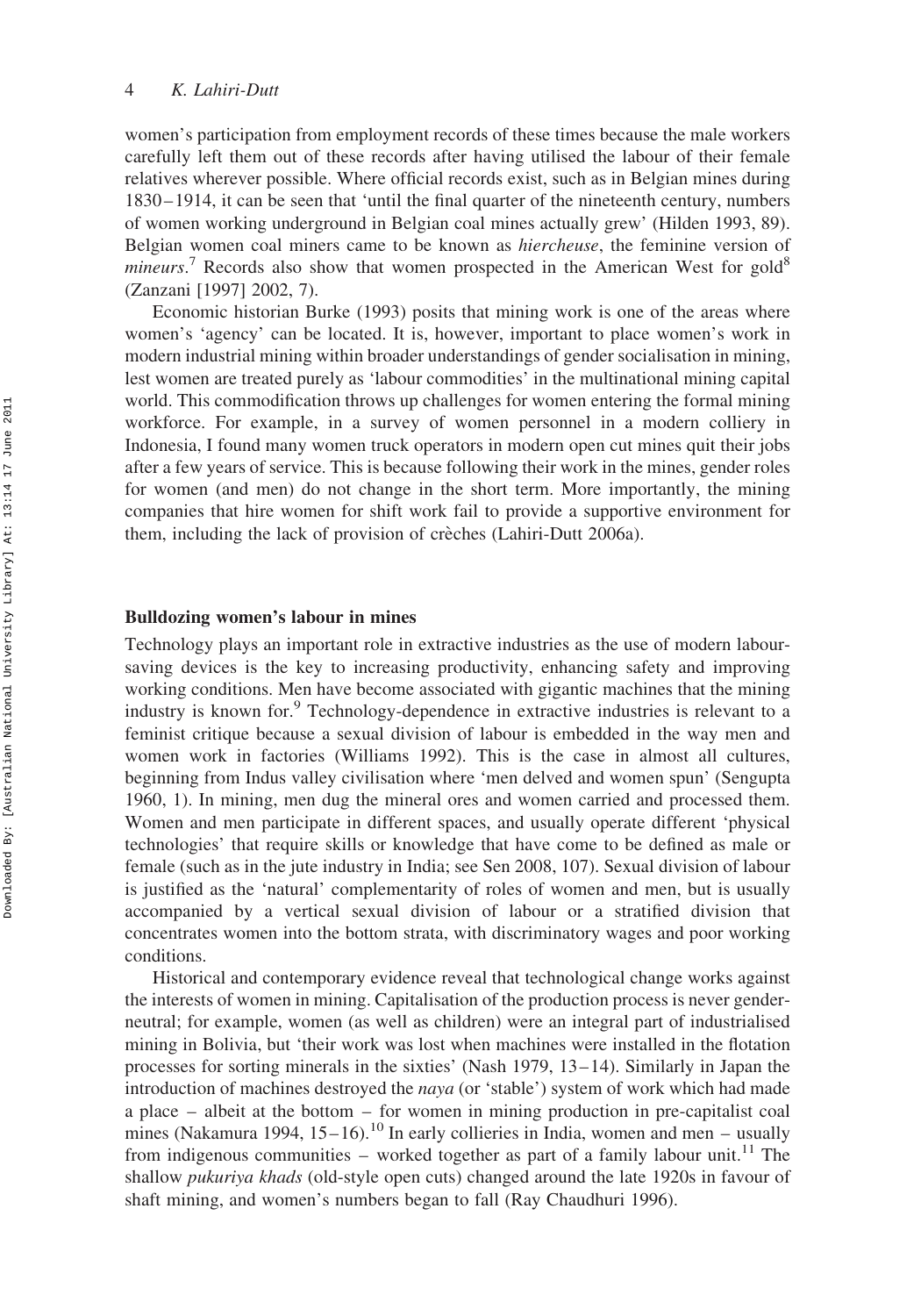Interestingly, in the past, capital justified the marginalisation of women in conjunction with other, highly gendered, global policy instruments which hid moralistic notions about women's labour. Early twentieth century debates on what is decent and safe work for women gave rise to protective legislation. In many countries that ratified the International Labour Organization (ILO) Conventions, such ideas about 'true womanhood' have cemented the doctrine of separate spheres and continue to circumscribe women's work in mines $12$  (for the example of Indonesia, see Lahiri-Dutt and Robinson 2008). Such discourses also infiltrate the psyche of working class women and constrict their life choices (Lahiri-Dutt 2006b). From a high of 44% in 1900, the proportion of women in Indian coal mines fell to less than 6% in 2000, in the process turning the 'gin girls'13 into scavengers (Lahiri-Dutt 1999).

## The miner: the man with the hard hat

Another dimension of masculinity associated with mining is the difficult working conditions that existed in early modern mines. Miners working in the pits during the early industrial era undertook dangerous, dirty and risky work, and created a universal and 'unashamedly sexist' image of 'the miner' (Burke 1993; Williams 1981, 50). Men and mining became conflated to give rise to a masculine work culture where hard unrefined men hew in 'mysterious dungeons of coal: dirty, strange men, in some ways frightening and for this reason repellent, yet attractive because they are masculine and sensuous' (Allen 1981, 4). This masculinity, however, is not 'essential' as conceived by earlier feminists (such as Campbell 1984, 97, or Robinson 1996,  $137$ ).<sup>14</sup> It is important to remember that the male miner is socially constructed, and therefore, when he is consequently portrayed as the quintessential male representative of the working class (see Eveline 1998; Metcalfe 1988), there is a need to question this.

The masculinity of popular images of the miner is ingrained in the corporate machismo of the globalised industry, controlled by shareholders based in the global North.<sup>15</sup> Explorers' adventures and heroism fuel this machismo; vivid accounts of the first sightings of a famous ore body turn discoverers into cultural heroes who wander across usually hostile landscapes until they find the mineral deposit. Such corporate-fuelled hypermachismo is common in representations of mining entrepreneurs or overpaid executives which are found widely in popular media.

Strong occupational identities spread from mines into communities and render all women as 'miners' wives, or as 'reluctant pioneers' who are unwillingly thrown into mining frontiers (Kideckel 2004; Momsen 1990, 130; Murphy 1997; Pearson 1970). The exaggerated masculinity of mining cultures lead to the portrayal by social historians of mining women as being unproductive and isolated, unable to defy domestic oppression and being home-bound to take care of husbands and sons. Nash  $(1979, 12-13)$  puts women in Bolivian mining communities within the context of home as wives of male miners: restricted within the house; tending to the man; and bearing children. This portrayal is potentially dangerous as women can be celebrated for their 'supportive' roles in men's struggles against capitalist exploitation. For example, American labour historian Montgomery (1987) wrote how the solidarity of miners underground was reinforced powerfully by that of women above the ground who supported their struggle. Mining wives are then depicted as special; Cotterell's  $(1984, 110-11)$  work analyses the social ecology of families in new mining towns in Queensland, Australia, to show their 'fragile social networks' and need for more social support than their 'country-town counterparts'. Such representations of women have been extensively interrogated by feminist scholars, but even they tended to focus on the 'miner's wife', a category that overshadows the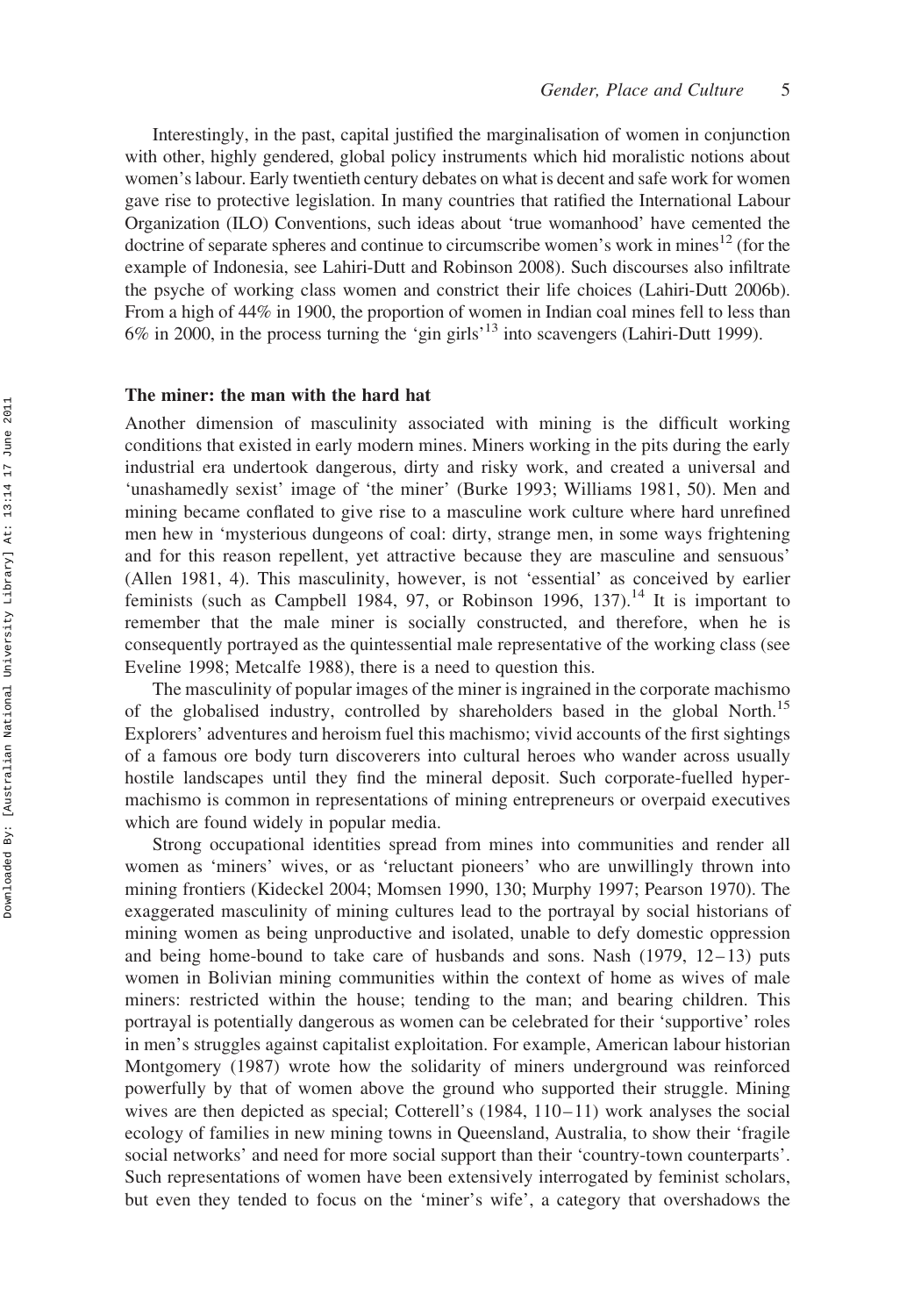feminine figure in mines as 'pit women' (as done by Carr 2001). From a Marxist perspective, feminist geographers McDowell and Massey (1984), showed how this gender division of labour creates a spatial division between the home and the mine.<sup>16</sup> The miner's wife, then, can become the only authentic figure in mining settlements and can (mis)represent the woman miner herself (Lahiri-Dutt and Macintyre 2006).<sup>17</sup>

The question, however, remains: do women in mining communities belong to the working class because of the roles that they take on in their own rights as women or because of their men? Industrial sociologist Williams (1981), in her study of work and family relationships in the working class communities in two open cut coal mines in central Queensland in Australia combined Marxist and feminist approaches to show how women organise consumption within capitalism and play the major part in reproduction of labour while men comprise manual workers to create and maintain the patriarchal hierarchy. Such structural interpretations, however, would be difficult, if not impossible, to follow in India where gender identities are formed by the triumvirate of sex, class and caste. Indian social historian Nair (1998, 101, 119), in her research on Kolar gold field, split open working class culture and showed that exigencies of work in a mine and life in a mining camp engendered 'new social arrangements' where 'older hierarchies and divisions' lost their meanings. Life in mining communities is characterised by groupings that cut across structural boundaries of class, individual or family.<sup>18</sup> Even in a Yorkshire mining community Dennis, Henriques and Slaughter ([1956] 1969, 249) observe that 'in particular the sharp cultural division between the sexes, and the attitudes consequent upon it, run right through the community and produce tension within the family itself'. Indeed, in their early work on Australia, Gibson and Graham (1992) argued that the conventional, structural definition of class was unsound under a context of industrial change, and invoked an alternative understanding of class as a multifaceted social process in which the individual woman participates at a single moment and over time.

A class-based analysis that does not intersect with other axes of identity pays less attention to 'mining cultures' that attribute domesticity to miners' wives by socially constructing and locating women within the home in mining communities. These women can then be described as 'the hewers of cakes and drawers of tea', and relegated to their place at home for men to gather in union halls (or local pubs) in order to form their class solidarity (see Gibson 1993). Mining communities are 'new' communities, and ruled by the male-dominated state, the company and labour organisations. Transnational mining capital and the state ignore the complexities of gender within the community in monitoring men and women's roles and behaviours, thus engineering a shift to the male head-ofhousehold model (see Klubock's 1998 study of Chile).

A critique of the overrepresentation of mining wives has been presented by Rhodes (2006), based on her personal experience of living as a mining engineer's wife in 'company towns'. She shows how unpaid labour by wives – at home and in the community – helps sustain a flourishing social life around mines, but ignores her own (privileged) class position. Robinson observes that the managers' wives in the mining town of Soroako are expected to take on a leadership and welfare role in the community through involvement in the Association of Inco Families, an organisation in which their position parallels that of their husbands. Colliery towns in India have similar structures. The reproduction of company hierarchies within and between social spheres provides an informal instrument of subjugation. The relatively higher social and economic status of managers' wives not only creates a disjuncture among 'staff wives' but also makes local or indigenous women 'envious of their lifestyle', leading to their heightened awareness of class and wealth (Robinson 2002).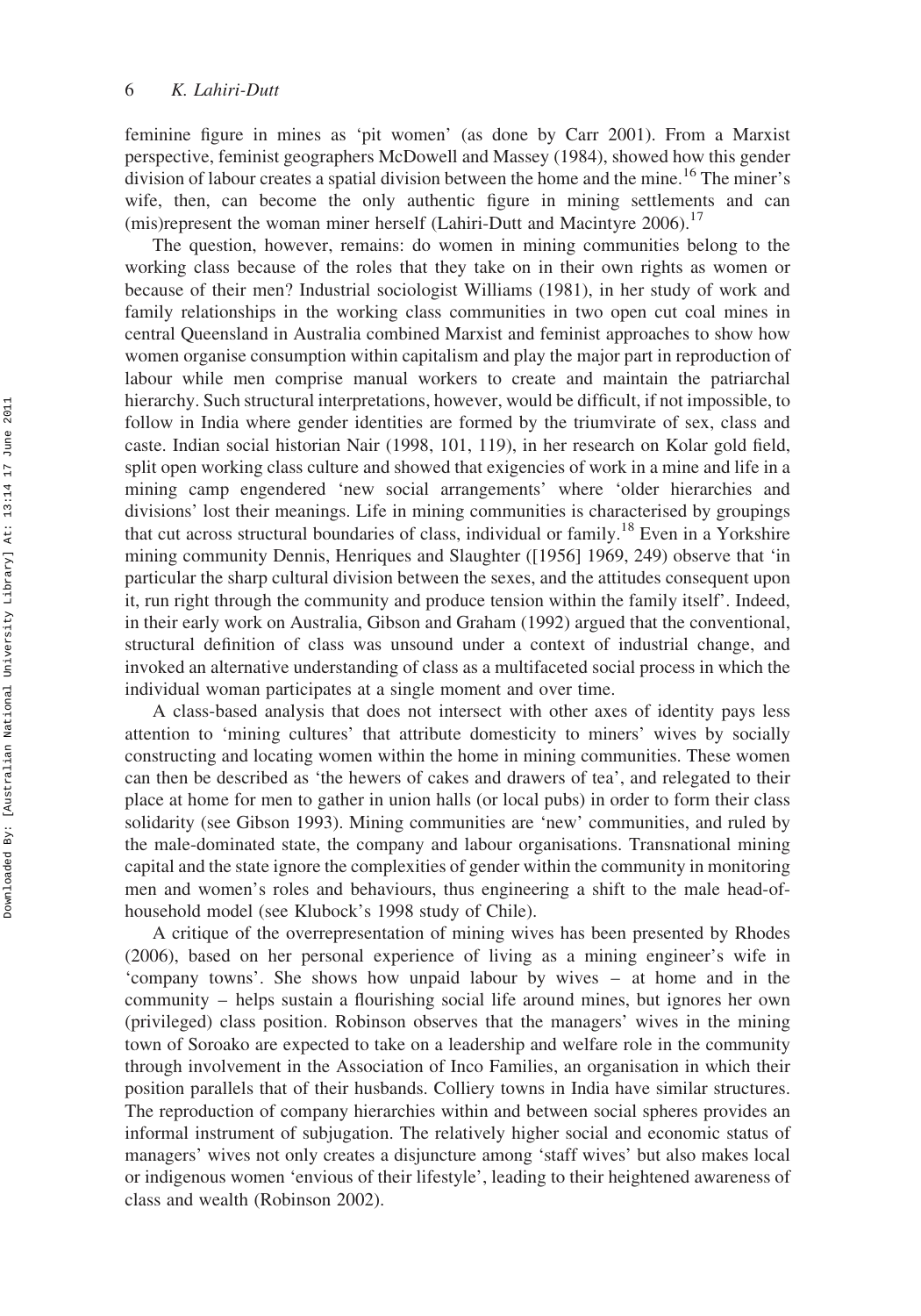#### Taking on the devil

Yet another area where women's agency could be unearthed is as active political agents<sup>19</sup> who resist capitalist exploitation. Again, socialist politics in which miners occupy a central role tend to represent women as miners' wives, in passive or supportive roles. Indeed, women's various roles as miners' wives were critical in sustaining strikes in the history of industrial mining. During these strikes gender roles became blurred (see Aulette and Mills 1988 for the 'new' roles that emerged for copper community women in Arizona). Sheila Rowbotham, through an interview with Jean McCrindle, the leader of Women Against Pit Closures (WAPC), showed that such support also expressed women's 'autonomous needs' (Rowbotham 1986, 109). Feminists have recovered histories of women in such organised protests: Stead (1987) reported women's activism in a Scottish pit closure; Kingsolver (1989) showed how miners' wives and daughters joined hands with women miners to carry their flag into what was seen as a male workers' battle, the 'great Arizona mine strike of 1983'. Later analysis of Lancashire WAPC by Beckwith (1996) showed how during resistance women became effective agents in influencing political outcomes. Even without the support of trade unions, which continue to remain male-dominated, women kamins in Indian collieries have resisted exploitation (see Barnes 2006). Parpart (1986, 141–2) shows that higher wages of husbands alone did not guarantee a women's financial position. While women supported workers' struggles against capital and even confronted management directly over issues like food and housing, they also adopted an impressive number of strategies to ensure their own position. These strategies sometimes pitted gender against gender and even occasionally transcended class lines.

In summary, one sees that the masculinities of industrial mining practices are constructed in three main ways: through the symbolism of size and capital/technology; structure of the industry; and produced and reproduced identities. Gendered dualisms are used to organise social and production activities, divided between different groups of people to build a gender structure within the mining industry. These are, however, perceived dualisms – differences that have little to do with sex – and clearly past feminist critiques have contributed to illuminate the important productive roles that women play within the mining industry, in their homes and in communities.

#### Critique of negative impacts on women

A growing literature shows that large-scale, capitalised mining introduces a rapidity of social change that affects women more negatively than men (Carino 2002; Griffiths 2003). The gendered impacts often cut across class and race, but poorer women (and men) are more negatively affected because of their disadvantaged position. One set of literature within this genre arise from the Melanesian context where the sudden flow of large amounts of cash as land compensation into the hands of indigenous men upset the established gender relations; men also take up jobs in the mines, pushing women further into the background (Byford 2002; Macintyre 2002, 2003). More than just cash, the new, monetised economy that the introduction of a new mine ushers in changes gender relations; in India Rothermund (1994) showed that women are hired either in lower status jobs or are rendered less active economically by the changing production systems, relations and spatial orientations. Seen from such a perspective, it might be easier to understand why gender-selective impacts occur in both better-off and poorer countries. In Canada, Hipwell et al. (2002, 11) suggest these impacts on indigenous women fall into three broad categories: health and well-being; women's work and traditional roles; and gender inequalities in the economic benefits from mining activities.<sup>20</sup> A different, political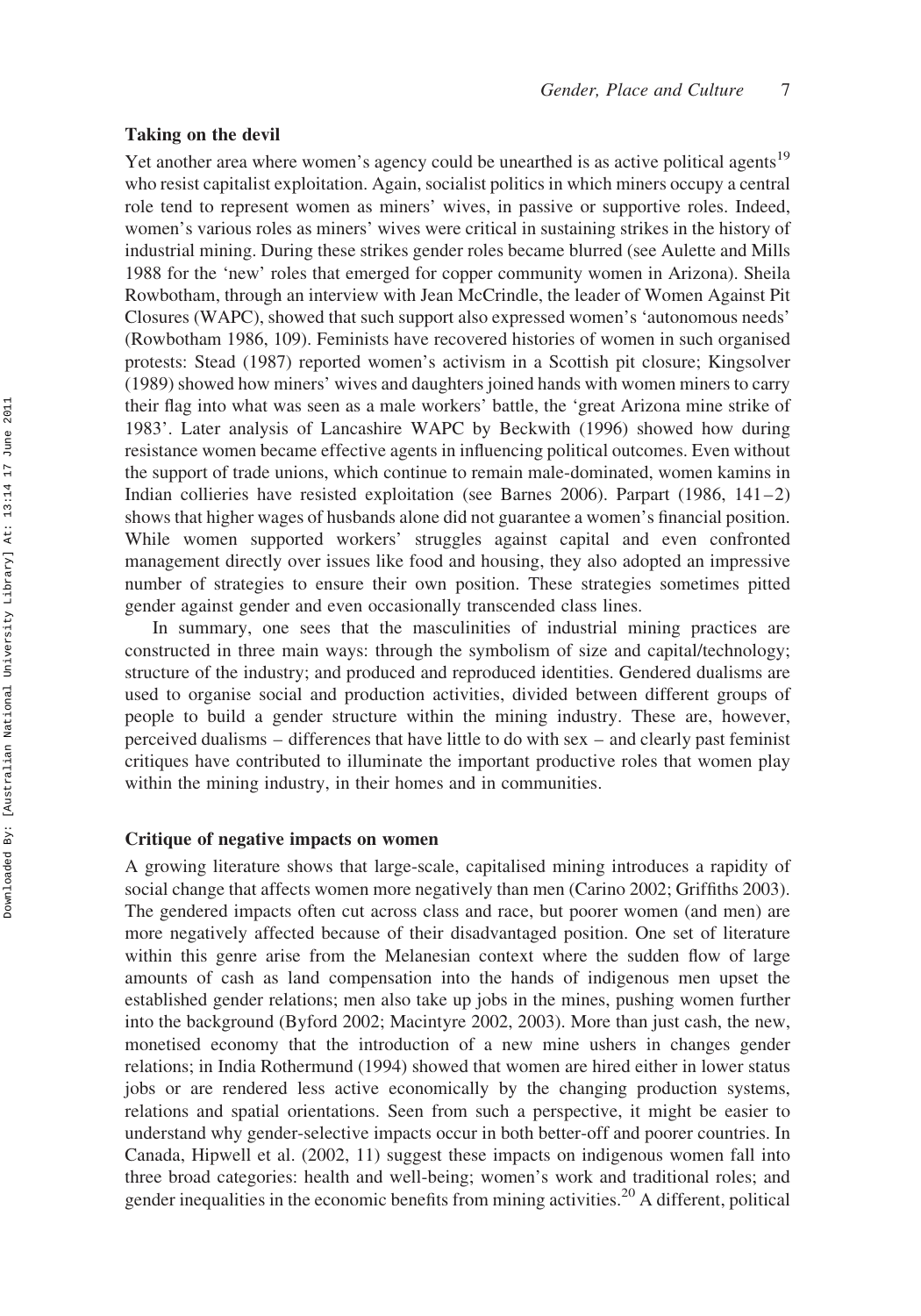ecology-based genre of literature by feminists suggest that women are affected more because of their lack of access to assets and resources. In eastern India gender impacts are related to depleting subsistence bases and degrading the environment; women, primarily burdened with a family's food security, are rendered unproductive (Ahmad and Lahiri-Dutt 2006). Writing from an activist angle, Bose (2004, 409) positions gender-selective impacts within the environmental justice paradigm. The alienation of farming and forest land, pollution caused by a company's extraction and processing activities, and the decreased ability of women to work on remaining land due to male absenteeism are the main concerns (Bhanumathi 2002, 2003; Parthasarathy 2004). In a mining town in Indonesia, Robinson (1986, 12) notes that as wage labour for the mine becomes the principal stable form of livelihood, a large proportion of villagers start earning a living through a variety of activities in the informal sector. In the process of such change women lose their economic independence and become dependent on men, who are ascribed with new notions of authority by the mining company (Lahiri-Dutt and Mahy 2007).

A feminist reconsideration of mining would carefully handle the literature relating to the 'impacts of mining on women'. Some of this literature has helped give rise to the stereotype of women as victims, for example, 'the prostitute' who introduces or spreads HIV/AIDS or the 'contract wife' who provides concrete evidence of the fallen status of women<sup>21</sup> (see Kunanayagam n.d.). I would like to qualify this; this sole focus on women as sex workers draws attention away from politics of gender relations in social changes following the introduction of capital-intensive mining. The simple fact is that men gain the cash and the authority to control the cash to pay for services they probably could not access before, and women continue to struggle for incomes in worsened situations. Sex work to survive change is neither new nor shameful; historical research has shown that contrary to popular belief, women have always followed single men to mining frontiers (Moynihan, Armitage and Dichamp 1990; Higgins 1999). Anthropological literature suggests that attitudes towards sex and money change with the introduction of mining, including in aboriginal communities (see Nash's 1981 work on Bougainville in Papua New Guinea). More recently, Emberson-Bain (1994) has reaffirmed that mining communities experience growing incidences of violence. Yet activists lament the transformation of women into sex workers as one of the gendered consequences of mining expansion (see International Women and Mining Network 2004). Civil society groups interpret the evidence of flourishing sex work in and around mine sites as women's degradation and equate such degeneration with the vandalisation of nature by mining.<sup>22</sup> Thus, the 'degradation of women' becomes equated with the degradation of the environment.

A feminist epistemology of mining would query the representation of women as 'victims of mining'.23 The literature that equates patriarchy and capitalist accumulation in mining is reminiscent of biological determinism and essentialism, moralistic, and devoid of specificities of social and material contexts or historical understandings of women and work.<sup>24</sup> Such interpretative frameworks risk depoliticising environmental, community and gender relations in and around the extractive industries. More specifically, they can lead to a dualism between women and men, separate their spheres and spaces of production, and equate women primarily with biological reproduction.25 Scholars, notably Agarwal (1994) and Sachs (1996, 16), have argued that women's poor ownership of land in rural households and consequent male ownership of productive resources shapes the gender relations, and recent feminist literature has also critiqued the representation of all poor women as victims and has questioned the conceptual duality within these representations of women as either 'decent' wives, or as 'fallen' sex workers (Higgins 1999; Mahy 2011). Therefore, attention needs to be paid to gender roles and relations in mining communities: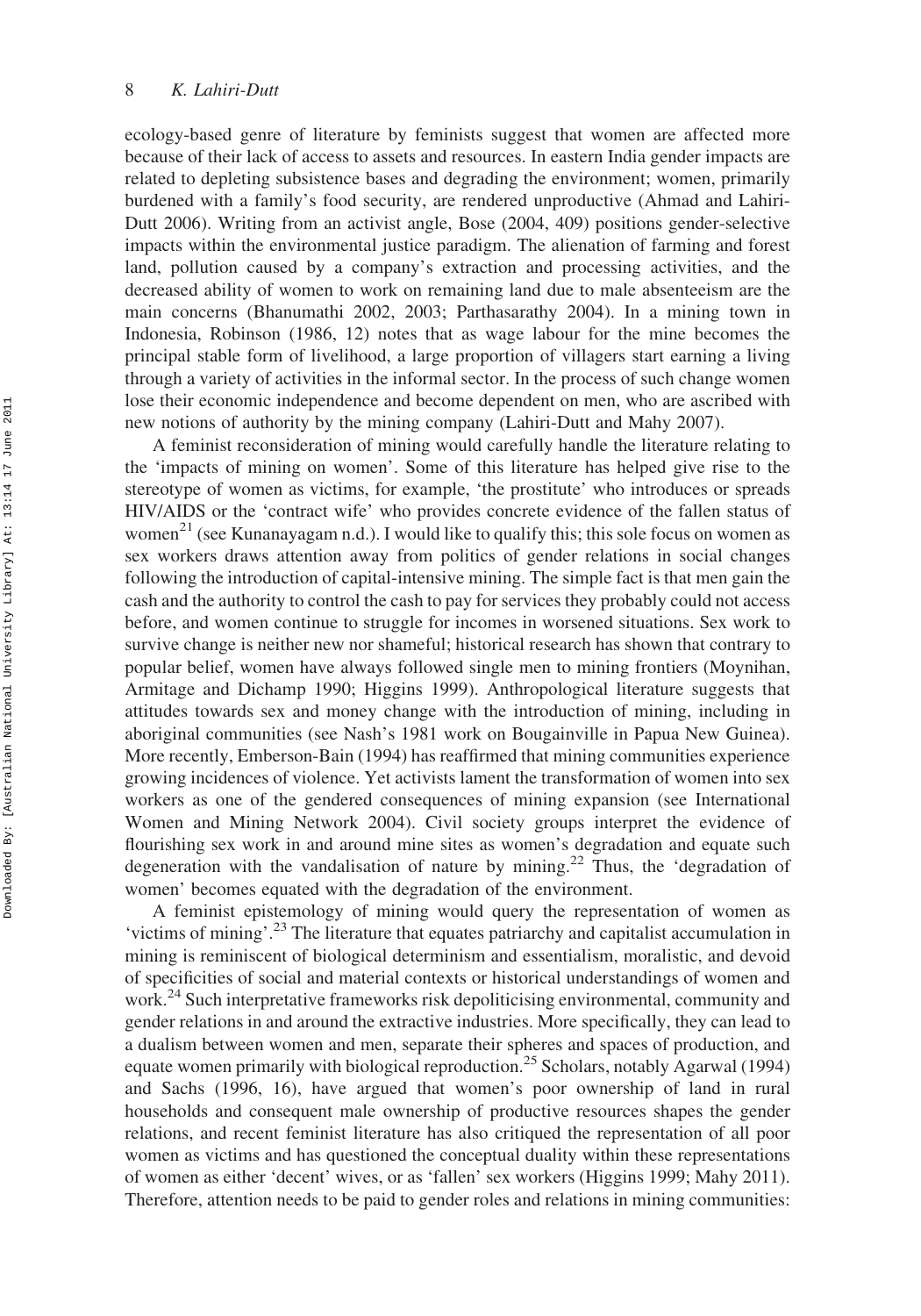women's work in the home and in and around the mines, and their household subsistence duties, to understand why women might bear most of the negative social impacts of mining.

#### A feminist rethinking of mining

Large-scale and multinational mining has assumed more power in recent years. Its embodied power is often expressed through decentralised and highly nuanced systems of domination. For example, the effects on the families and the communities of the '7-day roster' introduced in the coal mines in Australia in the late 1980s can be seen in Gibson (1993). Other geographers have studied the 'Fly-In-Fly-Out' (FIFO) or long-distance communities that have emerged in place of the conventional, hierarchically structured and gendered communities in mining towns where notions of place, home and work have gendered meanings (see Houghton 1993). These studies dig out deeper meanings of power than just masculinist domination, and explore the links between various aspects of work, gender symbolism and identities in place. Such directions in research are fruitful in building a new feminist critique of mining by geographers.

The masculinities of industrialised mining, following Faulkner's (2009) observation of 'engineering cultures', can be said to be manifest in three, interlinked, spaces. The first space comprises the mining project itself and encompasses the practices, operations and technologies that are used in the cultural landscapes around mining. The second is the more abstract space where gendered representations of mining realities are socially produced and reproduced, reinforcing the masculinities. The third space is comprised by the global culture and controls of the international organisation of capitalised mining. However, as these spaces produce gendered identities, they also legitimise only one form of mining, and hide women's livelihoods in, and the diverse forms and practices of, the economic space of mining.

This brings me to informal, artisanal and small-scale mining practices that are collectively known as 'Artisanal and Small-scale Mining' (ASM) on which a new feminist literature is emerging from the global South. Heavily capitalised mining companies employ only a very small number of people in the world (ILO 2002).<sup>26</sup> Globally, many more people make a living out of extracting minerals using low levels of capital and technology. Although no accurate data exist, it has been estimated that for over 35 million rural people mineral extraction may provide a continuation of traditional modes of life, seasonal and supplementary cash incomes and/or a refuge from economic or environmental shocks (see CASM 2005; also Hentschel, Hruschka and Priester 2002). No geographical understanding of mining can be complete without a full understanding of these informal extractive livelihood practices. In the extractive continuum, global corporations occupy one end of the spectrum, whereas the traditional artisanal mining operations occupy the other, with a complex array of informal, mineral-based livelihoods lying in between the two. These practices have diverse historical roots and compelling contemporary or contextual reasons that are yet to be fully explored. For example, factors such as rural poverty, high commodity prices and peasants' continual search for cash incomes contribute to informal mining. In some countries, poor law and order or statist mineral governance, neglect by large companies of environmental care, and/or physical or occupational displacement of peasants living near large mining operations have forced the local people into informal mining.

Throughout the poorer countries of Asia, Africa and Latin America, informal mining contributes to the livelihoods of a large number of women and men, and produces a large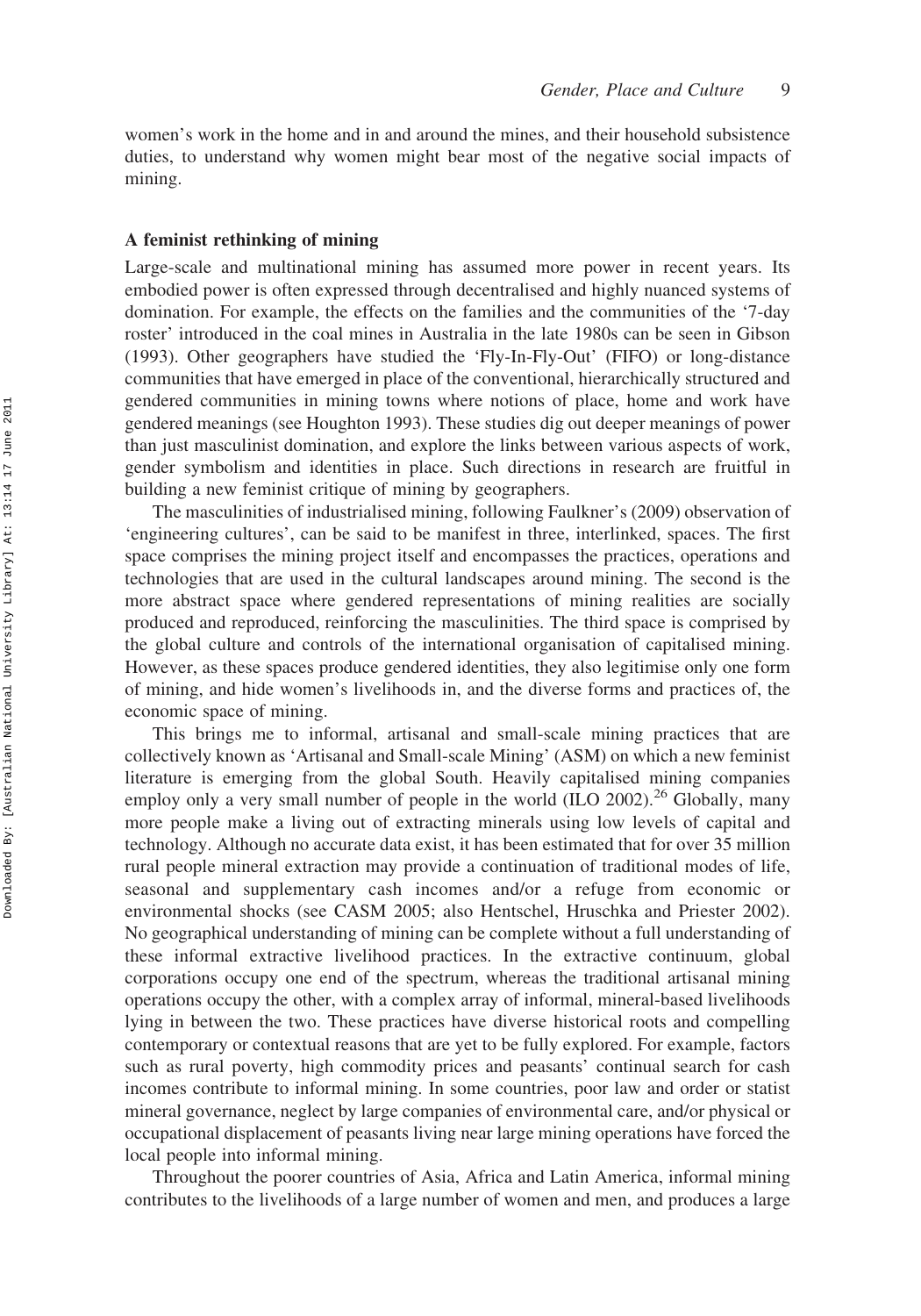segment of global mineral output (Lahiri-Dutt 2004). Elsewhere, I have outlined why such mining has been associated with visions of chaos and plunder invoking fear and insecurity amongst economists and policy-makers (Lahiri-Dutt 2006c). Experts with a more nuanced understanding of the gamut of issues facing society, such as environmental sustainability, poverty, gender, livelihoods, market access, labour and occupational health and safety, have opposed this view (see Hilson 2009; Hilson and Potter 2005; Jønsson and Bryceson 2009). The concentration of women's labour in this kind of mining reasserts current global trends in respect to women's work and indicates that all mining is neither essentially corporatised nor always exploitative, nor alienated from wider socio-political and economic forces changing rural economies in poorer countries.<sup>27</sup> The numbers of women in ASM is high and on the rise (Caballero 2006; Werthman 2009). Although gold and diamonds are in the international spotlight, often due to market-end policy initiatives such as the Kimberly Process<sup>28</sup> or fair-trade certification, many people, particularly women, are involved in digging lower-value industrial minerals (Lahiri-Dutt 2008).

A new feminist agenda would be to explore how for some women mineral extraction continues traditional modes of life, but for most it provides seasonal cash incomes in addition to primary incomes from farming-related jobs. In areas of recent large-scale mining expansion, decay of farming and loss of livelihoods may force the jobless to seek incomes from informal mining. The range of practices within this sector produces a need to understand the gender roles and relations within peasant mining communities. How do they change when mining provides 'a way out' of subsistence agriculture (or forestry), that is, when rural communities undergo 'depeasantisation'? What links exist between de-agrarianisation and women's labour in such informal mineral-based economies? As liberalisation and structural adjustment programmes set a model of development, they also fuel the uncontrolled growth of poverty-driven gold mining by marginalised and impoverished peasants (Hilson 2001, 2002). During the explosion of ASM in the post-reform Ghana economy, women have taken up ASM in large numbers to provide family subsistence (Hilson and Potter 2005). Consequently, women are overrepresented in informal mining; while women comprise around 15% of the legal small-scale metal mining labour force they form over 50% of the illegal, galampsey, miners (Banchirigah 2006).<sup>29</sup>

Although peasant mining has a long history, it is poorly accommodated within the gamut of mineral laws in almost all the countries. In Indonesia, for example, small-scale mining and quarrying for industrial minerals by family groups has been recognised through the People's Mining (Pertambangan Rakyat) Act, but mining for precious metals is still illegal (Lahiri-Dutt 2004). Strong environmental lobbies that tend to oppose all mining further add to the invisibility of women. Yakovleva (2007) highlights the lack of alternative economic opportunities and focuses on risks faced by women in low-skilled jobs. Moretti's (2006, 5) work in Mount Kaindi in Papua New Guinea shows women's participation in ASM as the outcome of men's nearly complete domination of the contemporary space of production and social reproduction. The extractive landscape builds up in accordance with 'traditional' principles of land ownership; consequently, almost all registered mining leases, tributary rights and customary land are held by men and transmitted patrilineally. Even in matrilineal societies such as the Maroons of Suriname, Heemskerk (2003, 7) noted that artisanal mining women had poorer access to political power, money, capital assets and contacts with the outside world than men. Amutabi and Lutta-Mukhebi (2001, 5) explain this disempowerment of ASM women in terms of lack of land rights: 'women have only access to but do not control land ... The traditional social system deprives women control of mining pits and only allows them access through men. Thus, their overall status in the production process is low.' A similar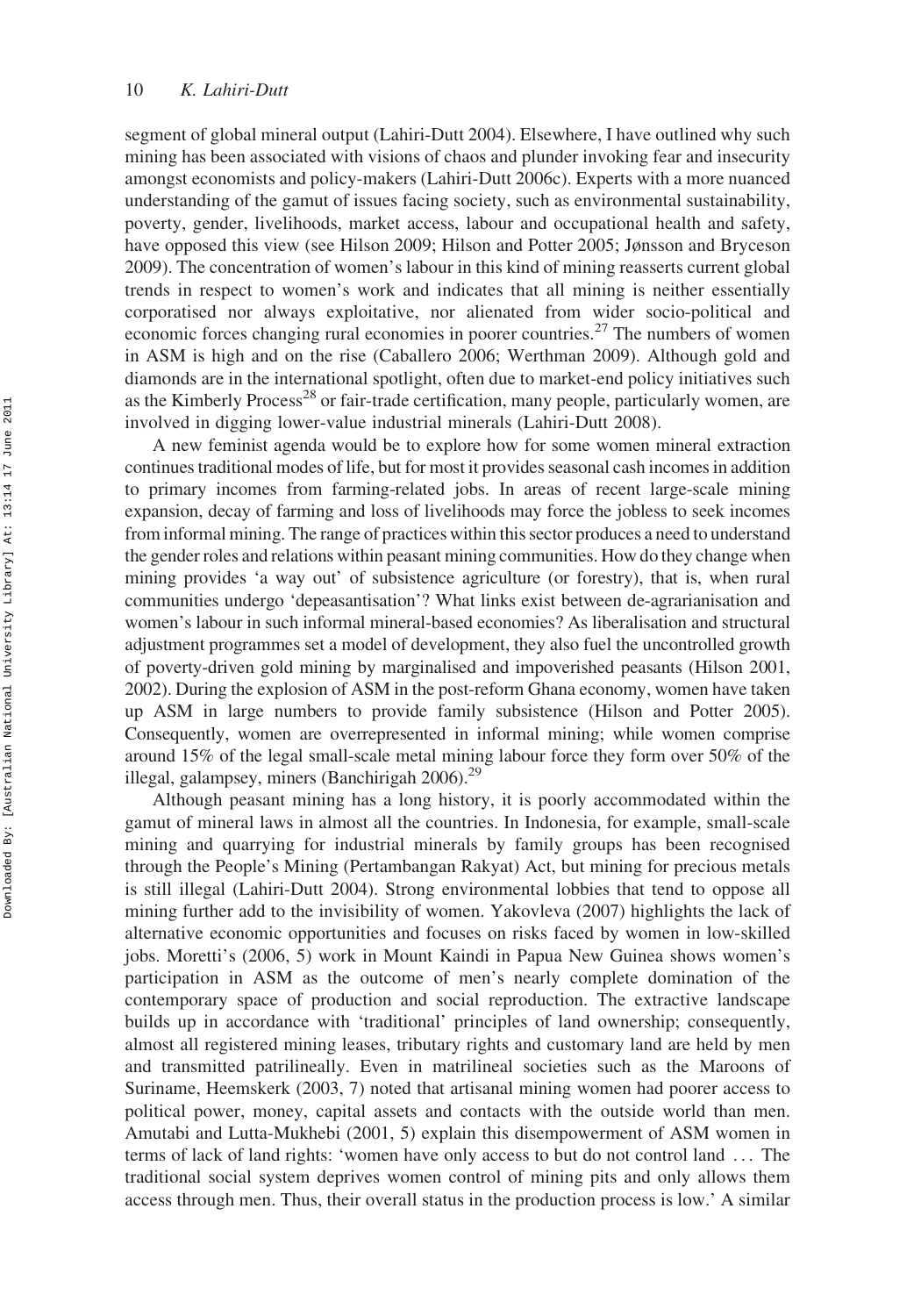pattern is seen in Latin American quarrying communities. Women occupy a number of roles as labourers undertaking the most labour-intensive and informal jobs in Bolivia as palliris (van Hoecke 2006), which are associated with their subsistence roles. Hinton, Veiga and Beinhoff (2003, 13) note that key factors in determining gender roles and status of women in ASM include 'women's and men's access to and control of, resources; their ability to attain knowledge of resources, their decision-making capacity or political power; and beliefs or attitudes that support or impede the transformation of gender roles'. Graulau (2006, 299) put women's labour as the core of capital accumulation in mining frontiers of the Brazilian Amazon:

Vulnerability of women's labour in garimpagen is inscribed in broader processes of capital accumulation in the Amazon region ... Women's labour has been crucial in the expansion of capitalism and the reproduction of its modes of production in the mining frontier.

Whether or not this is true needs further exploration. For now, suffice to say that a feminist critique of mining can provide serious challenges to what Godoy (1985, 210) called the 'fetters of so-called capitalist epistemology' that obscure gender within the structured class analysis.

To recognise women's agency in mining, one needs to step beyond not only the current discourses of victimhood and see women as key actors – within industry, artisanal mining, leading protests and as active economic agents at home who sustain and nourish mining communities – but also ask what mining actually means to the poorer communities. Mining mineral-rich tracts in these countries provides part of the 'livelihood basket' for millions of poor. Informal mining is yet to be deeply understood and theorised; it is still unclear how the poorest women find a way to survive when economic reforms or structural adjustment programmes, and environmental shocks or rising commodity prices displace all other livelihood means. A new feminist epistemology of mining would focus on women and men's lives in informal extractive practices where they neither own the land and the minerals, nor are they 'exploited' in the conventional sense as a 'working class'. As mining breaks new ground in poorer countries, feminist geographers are well placed to explore and develop this area of inquiry. Feminist geographers can open up new epistemologies that destabilise the masculinism around mining, critique the spatial politics that sustain the gendered spheres and the institutions, and illuminate the cultures and practices that uphold gender inequalities and other forms of domination in informal mines and quarries.

#### Acknowledgements

I am indebted to my colleagues – in particular Katherine Gibson, Colin Filer, John Burton, Gill Burke, Margaret Jolly and Tamara Jacka – for their constructive comments in completing this article. I thank three anonymous referees whose comments were useful in revising this article, and to Madhula and Cherie, for their help with editing.

#### Notes

- 1. My research was primarily done in the countries of South Asia, but also in Indonesia, and more recently in Laos PDR, Papua New Guinea and Mongolia.
- 2. Analogies between mining and feminist social research have been drawn, as both 'intervene in and disturb a landscape by probing and digging for a rich lode of ore or layer of stratum that has hitherto lain covered, or unknown, perhaps until now unvalued. Women's knowledges and contributions, like untapped mineral wealth, had lain unused simply because the society had no use for them' (Gibson-Graham 1994, 206–7).
- 3. Since then a rich literature has developed in the discipline (see Ballard and Banks 2003).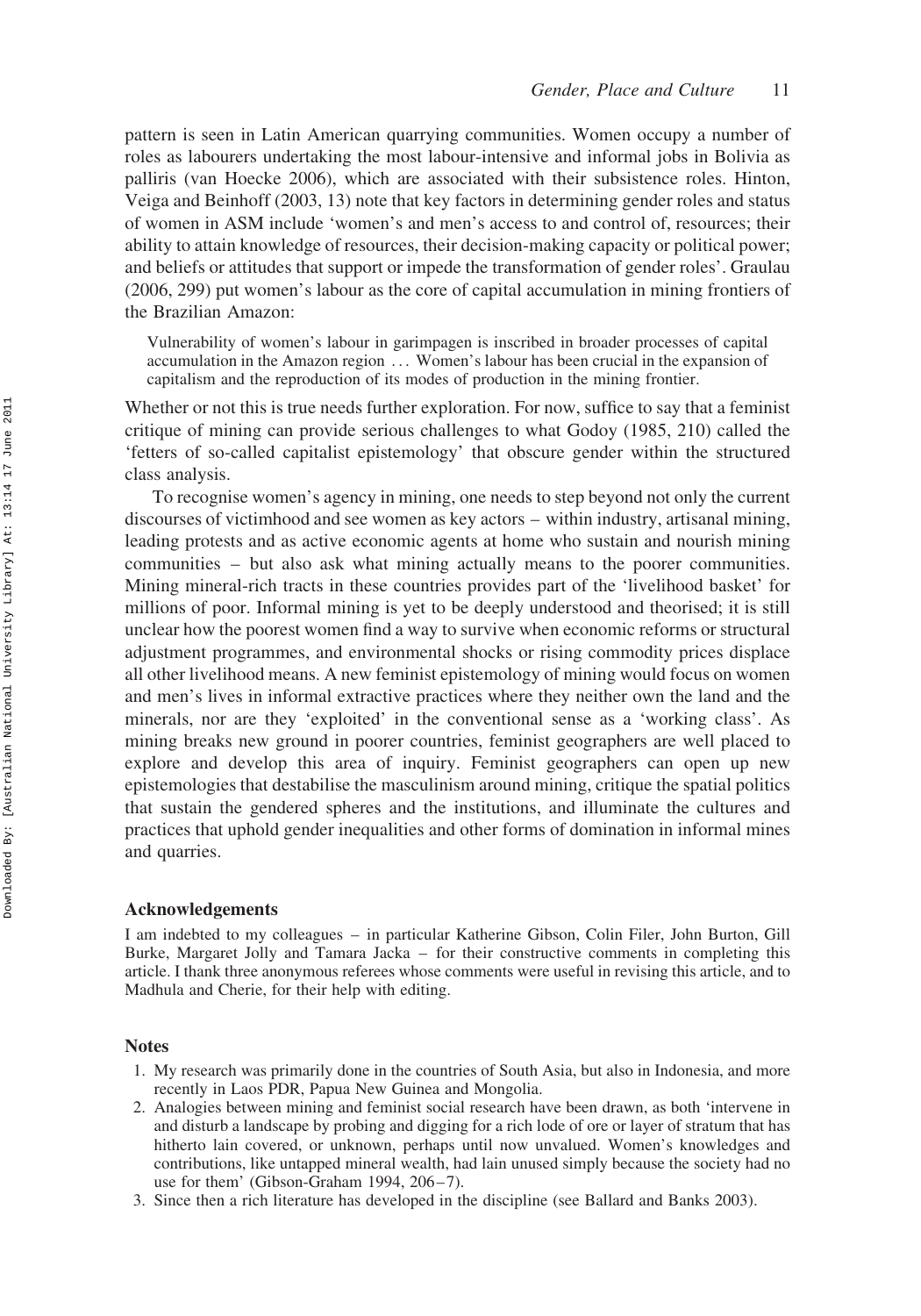### 12 K. Lahiri-Dutt

- 4. To him, mining and war were closely related twins: the 'curse of war and the curse of mining are almost interchangeable: united in death' (Mumford 1967, 240). He considered early mining not as 'a humane art' but 'a form of punishment' (1934, 67), referring to the horrific working conditions in early industrial mines.
- 5. Geographers commented extensively on migration into mining towns resulting in their ephemeral nature and pronounced ethnic and occupational segregation. Often mining community studies reflect this 'distance' or 'remoteness' from the rest of society or the mainstream (see Pattenden's 2005 description of her study community in Australia).
- 6. In the contemporary world, large mining projects represent global capital that is seeking new resource-rich areas such as Indonesian Borneo or Papuan province. In these poorer countries, foreign multinational mining companies, incorporated in the far-away and richer countries like the UK, Canada, Australia or the USA, represent the free-flow of capital in a globalised world. The governments of these countries welcome the capital investment as a source of revenue.
- 7. The hiercheuses worked in shifts, going down the mine at 5 am, and returning at about 9 pm, loading between 60-70 chariots (Hilden 1993, 110-11).
- 8. Zanzani (2002, 7) writes: '[T]he woman prospector at work on her claim (in late 1800s and early 1900s), pounding her drill into the recalcitrant quartz with an eight-pound sledge, igniting the blasting powder, shoveling away the rock fragments, and sometimes packing out ore samples on her back.'
- 9. Feminists have debated both impacts of technology as well as women's contributions in it (see Herring 1999; Rowbotham 1995). Early feminist investigations on gender in natural resource management illustrated that gender is the crucial determinant of the context in which technologies are imposed (see, for example, Boserup 1970; Shiva 1989). By early 1990s, it was recognised that the impacts may be both positive and/or negative or mixed in nature, and that race, ethnicity and class play important roles in producing different impacts for different groups of women. It has been emphasised that technology is not a unitary category like 'women', and particular fields of use and specific contexts of their application can offer diverse outcomes (Wajcman 2004).
- 10. 'A semi-feudal naya system had a married couple working as a unit, the husband (sakiyama) digging out the ore and the wife ( $atoyama$ ) assisting him by carrying away the coal. Nakamura (1994, 15-16) also notes (1994, 15): 'The proportion of female labour in the mine workforce had stood at 26 per cent in 1925, but decreased to 22 per cent in 1929, and to 10 per cent in 1935.'
- 11. The 'family wage' is one area of controversy and early socialist feminists have made important contributions in showing its exploitative nature.
- 12. The earliest forms of protectionist legislation were bans on night work brought forth by ILO's 1919 Night Work (Women). The one most specific to mining is C45 Underground Work (Women) Convention of 1935, which prohibits women from being employed underground in a mine, and applies to both public and private undertakings 'for the extraction of any substance from under the surface of the earth'. The global movement for protection of women workers in the second half of the nineteenth century exemplified the concern with women's specific difference while ensuring their right to be part of the paid labour force. The contrary positions were reflected in the division between women's groups that wanted the state to protect them from excessive exploitation and those that felt protective legislation was a form of discrimination against women workers. Much of the protection debate was bogged down by the equation of equality with sameness: an inability to recognise equality under conditions of difference, as is now at the core of Equal Employment Opportunity (EEO) legislation.
- 13. The term 'gin', an abbreviation also used in other industries such as cotton textiles, was derived from the English term, 'engine', that represented a machine very useful in the early days of modern mining. In Indian collieries, although the mining appliances and methods were generally simple until the 1940s, gins played an important role in early mechanisation. During that time, shallow shafts were sunk every few hundred feet and quarries were often opened below the high water mark whenever an outcrop was found near a waterway. From the face to the pit bottom, coal was brought in head baskets by women, and then put in larger baskets. These coal baskets were then wound to the surface by the winding engine, or the 'gin' which was operated by groups of around 20 women. Archival records of this time describe indigenous women's singing and winding the gin at the same time. Small 'beam' engines were occasionally employed to do the combined work of pumping and winding and were run by three women.
- 14. See Lahiri-Dutt and Macintyre (2006) for more on such representations.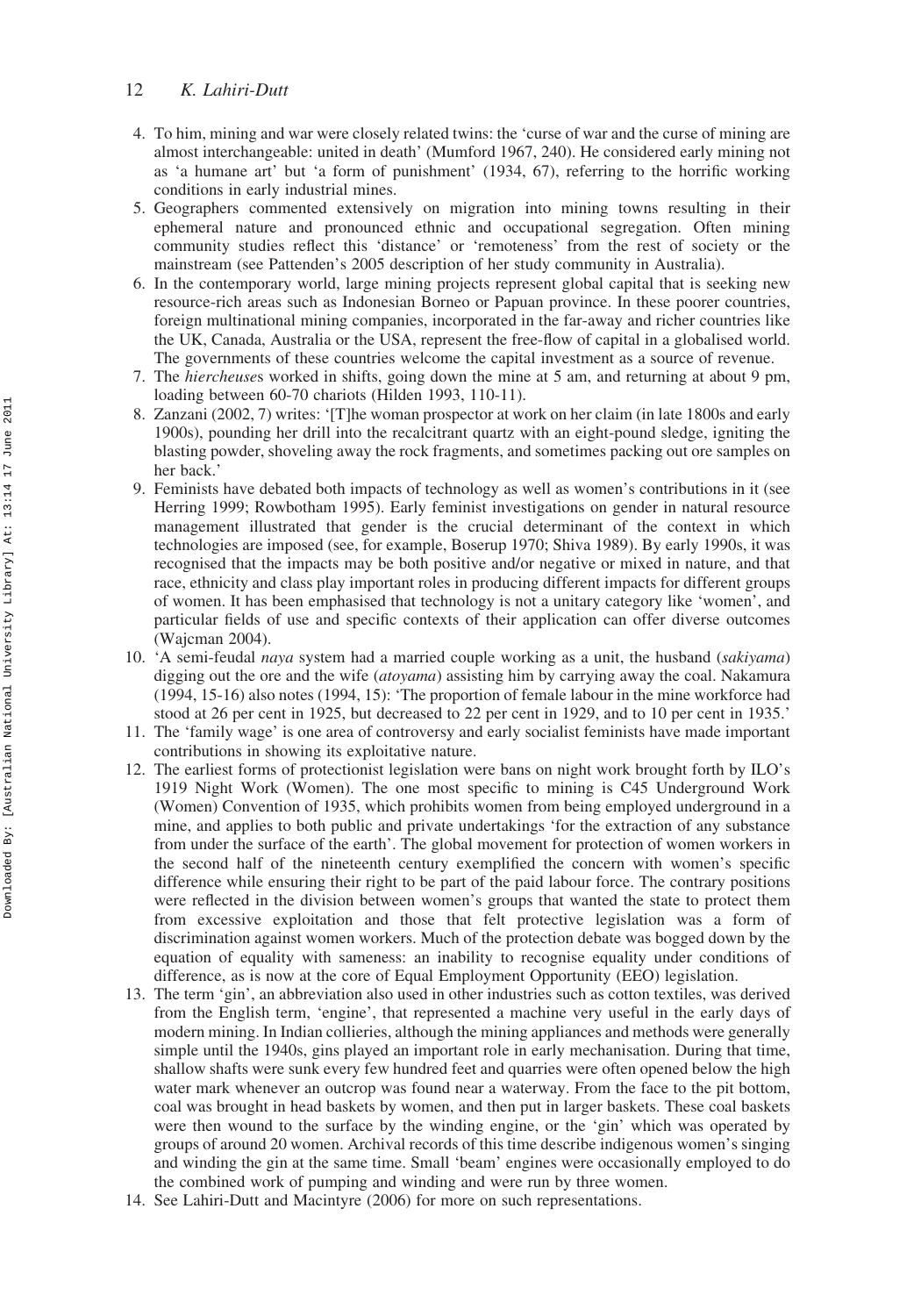- 15. Jomo (1990) described how, during the 1986 tin crash, the young, suit-wearing men and women working in London Metal Exchange took decisions that destroyed livelihoods of thousands of tin miners in Malaysia, Indonesia and Bolivia.
- 16. Feminist historians disagree to this spatial division as a complete separation; Schofield (1985, 691) notes that 'the interaction between home life and work life characterized mining communities everywhere'. She observes that women and men in mining towns shared values and traditions which centred on the mine to a point where the definition of work culture can be extended beyond the workplace to encompass the community.
- 17. Mercier and Gier (2007, 998) recount how employers and state saw their interests tied with male miners and reinforced gendered practices, at times viewing miners' wives as assets because of their 'peculiar industrial and economic importance' to create and sustain a docile workforce, and at others seeing them as liabilities, trying to control the numbers of women in mining camps.
- 18. Early feminist work by labour historians is invaluable in understanding the gender dynamics of company towns such as Thurber, Texas (Rhinehart 1992) or Helena, Montana (Petrik 1987).
- 19. See Stead's 1987 work on women's roles in the 1984–1985 miners' strike in Britain.
- 20. Yukon Conservation Society (2000) describes the impacts of feast and famine cycles on women. It states the position through the voice of an elder: 'We the women, who are keepers of the hearth and home must ... take an active role in determining the future of the lands and resources we have. Our job is to see to the well-being for the next generations to come.'
- 21. The entry of a cash-based economy has indirect effects such as the flow of cash in men's hands, being spent on sexual promiscuity.
- 22. See for example Robinson's 'Bitter Harvest' (2002) reprinted in the New Internationalist, available online at http://www.newint.org/issue299/women.html.
- 23. One segment of this material is the derivative of the highly contested Women, Environment and Development literature, which emphasises the affinity of women with their environments (see Dankelman and Davidson 1985; Plumwood 1992).
- 24. To assert that all women in the less developed countries are connected to nature is undoubtedly a gross exaggeration, although this view has been wildly popular amongst many women's and activist groups, especially through Shiva's (1985, 1989) writings as an authentic 'Southern' voice. This view can turn all women as a homogeneous category whose reproductive labour is idolised and whose inherent closeness to nature is romanticised at the cost of exploring the intersection of race, ethnicity and class relations (Leach 2008, 82) and then burden women with the responsibility of nature conservation (Sontheimer 1991).
- 25. Experts have shown that, unlike what Ester Boserup (1970) thought, women in many poor countries are not responsible for a separate feminine subsistence sector as opposed to the commercial production sector (Whitehead 1990, 54–60). Women in the developing countries have added their voice to this debate, and criticised generalisations about women whilst appreciating that in their biological reproductive role women experience a commonality of functions and responsibilities.
- 26. With mechanisation, employment opportunities in the formal mining sector have been declining.
- 27. The proportion of women among workers in small mines and quarries can vary from 10% to 50%, with an intricate gender division of labour in which men undertake 'heavy jobs' and women carry out repetitive chores of carrying and processing (see, for example, MBDA 2004).
- 28. Kimberly Process Certification Scheme was introduced in 2003 by a United Nations General Assembly Resolution 55/56 to stop informally mined diamonds entering the world market so that money from their sales cannot fund rebel groups. It was meant to assuage the customers that by purchasing diamonds they are not financing wars or violent human rights abuses.
- 29. According to the 2001 Census of India data on work, women comprise around 14% of all fulltime workers in India in the mining and quarrying sector, but the extent of informalisation of women's labour is evident from the much higher proportion  $-33\%$  – amongst those defined as 'marginal workers'. The participation of women is highest in dolomite mining (33%), mica mining (25%), clays mining (23%), stone quarrying (23%), salt extraction (23%), manganese ore mining (21%), gem stones mining (19%), and so on, indicating that women's labour is concentrated in the small-scale or informal mining sector. Even within these sectors, women's participation is higher as 'marginal workers', that is part-time and informal workers, in dolomite mining (40%), mica mining (40%), clays mining (35%), stone quarrying (38%), salt extraction (59%), manganese ore mining (40%), gem stones mining (34%). In gold ore mining, women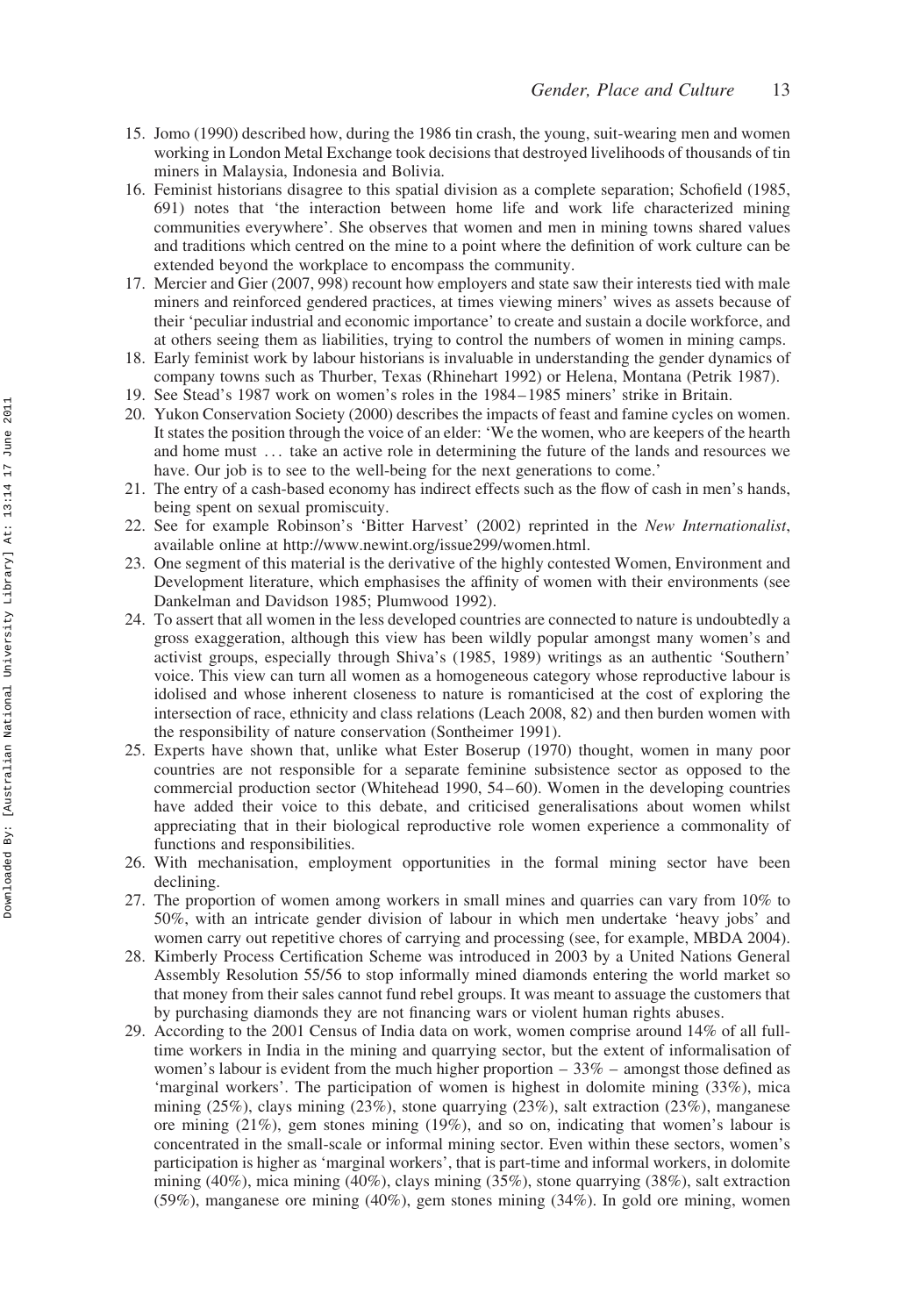#### 14 K. Lahiri-Dutt

comprise 57% of marginal workers, with chromium ore mining also employing women as 38% of the marginal workers.

#### Notes on contributor

Kuntala Lahiri-Dutt is currently a Fellow in the Resource Management in Asia Pacific Program in the College of Asia and the Pacific, Australian National University. Kuntala was trained as a geographer at the University of Calcutta and received her doctoral degree in 1985 from the University of Burdwan where she taught until 2002. Her early research was on social and urban geography; a book on the Anglo-Indian community was published in 1990 (In Search of a Homeland: Anglo-Indians and McCluskiegunge. Calcutta: Minerva). Since 1993, Kuntala has researched environmental and resource management: social changes in the coal mining belt in the upper and middle parts of the Damodar Valley, and water management, flooding and drainage problems in its lower reaches. Kuntala's scholarly contributions have drawn attention to the livelihoods of the marginalised and poor, including women. She has edited, jointly with Martha Mcintyre, Women Miners in Developing Countries: Pit Women and Others (Ashgate, 2006); jointly with Saraswati Raju, Doing Gender, Doing Geography: Emerging Research in India (Routledge, 2011), and Gendering the Field: Towards Sustainable Livelihoods in Mining Communities (ANU E Press, 2011). She is currently working, jointly with Gopa Samanta, on a book manuscript, *Dancing* with the River: Land, Water and people in the River Islands of the Damodar River in India.

#### References

- Agarwal, Bina. 1994. A field of one's own: Gender and land rights in South Asia. Cambridge: Cambridge University Press.
- Agricola Georgius. 1556. De re metallica. Trans. from Latin by H. Hoover and L. Hoover, New York: Dover Publications Inc.
- Ahmad, Nesar, and Kuntala Lahiri-Dutt. 2006. Engendering mining communities: Examining the missing concerns in coal mining displacement and rehabilitation in India. Gender, Technology and Development 10: 313–38.
- Allen, V.L. 1981. The militancy of British miners. Shipley: The Moor Press.
- Amutabi, M., and M. Lutta-Mukhebi. 2001. Gender and mining in Kenya: The case of the Mukibira mines in the Vihiga district. Jenda: A Journal of Culture and African Women's Studies 1, no. 2: 1–23.
- Aulette, Judy, and Trudy Mills. 1988. Something old, something new: Auxiliary work in the 1983– 1986 copper strike. Feminist Studies 14, no. 2: 251–68.
- Ballard, Chris, and Glenn Banks. 2003. Resource wars: Anthropology of mining. Annual Review of Anthropology 32: 287–313.
- Banchirigah, S.M. 2006. How have reforms fuelled the expansion of artisanal mining? Evidence from Sub-Saharan Africa. Resources Policy 31, no. 3: 165–71.
- Barnes, Lindsay. 2006. Roti do ya goli do: Stories of struggle of women workers in Bhowra colliery, India. In Women miners in developing countries: Pit women and others, ed. Kuntala Lahiri-Dutt and Martha Macintyre, 329–48. Aldershot: Ashgate.
- Beckwith, Karen. 1996. Lancashire women against pit closures: Women's standing in a men's movement. Signs, Feminist Theory and Practice 21, no. 4, Summer: 1034–68.
- Bhanumathi, K. 2002. The status of women affected by mining in India. In Tunnel vision: Women, mining and communities, ed. Ingrid MacDonald and Claire Rowland, 20–24. Fitzroy: Oxfam Community Aid Abroad.
	- . 2003. *Labour and women in mining*. New Delhi: Mines, Minerals and Peoples.

Bose, Sharmistha. 2004. Positioning women within the environmental justice framework: A case from the mining sector. Gender, Technology and Development 8, no. 3: 407–12.

- Boserup, Ester. 1970. Women's role in economic development. New York: St Martin's Press.
- Braudel, F. 1985. The wheels of commerce. London: Fontana Paperbacks.
- Burke, Gill. 1993. Asian women miners: Recovering some history and unpacking some myths. Paper presented at Women in Asia Conference, October 1–3, University of Melbourne, Australia.
- Byford, Julia. 2002. One day rich: Community perceptions of the impact of the Placer Dome Gold Mine, Misima Island, Papua New Guinea. In Tunnel vision: Women, mining and communities, ed. Ingrid MacDonald and Claire Rowland, 30–34. Fitzroy: Oxfam Community Aid Abroad.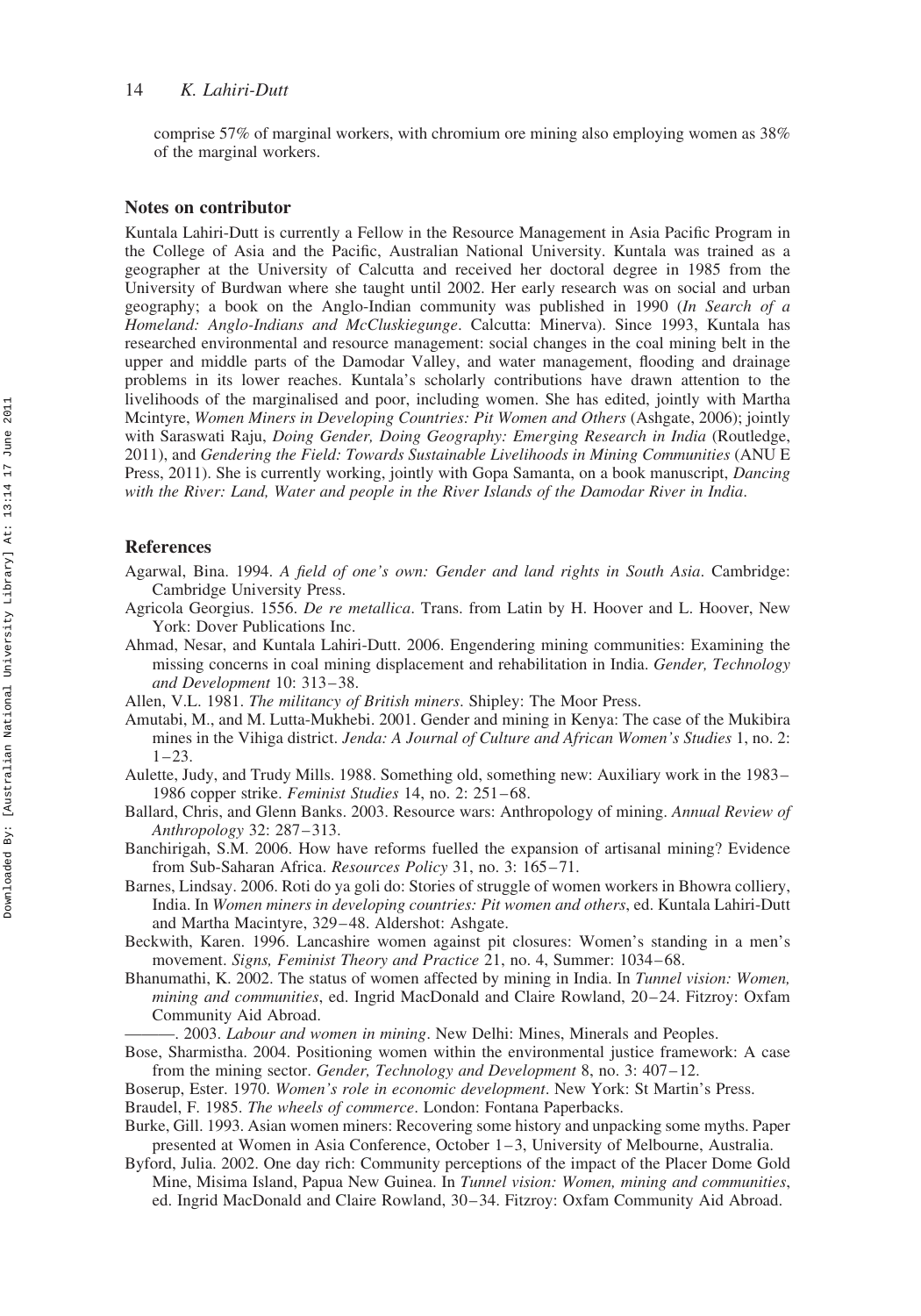- Caballero, Evelyn. 2006. Traditional small-scale miners: Women miners of the Philippines. In Women miners in developing countries: Pit women and others, ed. Kuntala Lahiri-Dutt and Martha Macintyre, 145–62. Aldershot: Ashgate.
- Campbell, Beatrix. 1984. The road to Wigan Pier revisited: Poverty and politics in the eighties. London: Virago.
- Carino, J.K. 2002. Women and mining in the Cordillera and International Women and Mining Network. In Tunnel vision: Women, mining and communities, ed. Ingrid MacDonald and Claire Rowland, 16–19. Fitzroy: Oxfam Community Aid Abroad.
- Carr, Griselda. 2001. Pit women: Coal communities in northern England in the early twentieth century. London: Merlin Press.
- Communities and Small-scale Mining (CASM). 2005. The millennium development goals and ASM, communities and small scale mining, World Bank. http://www.artisanalmining.org.
- Cotterell, John L. 1984. Social network of mining town women. Australian Journal of Social Issues 19, no. 2: 101–12.
- Dankelman, Irene, and Joan Davidson. 1985. Women and environment in the third world: Alliance for the future. London: Earthscan.
- Dennis, Norman, Fernando Henriques, and Clifford Slaughter. [1956] 1969. Coal is our life: An analysis of a Yorkshire mining community. New York: Tavistock Publications.
- Eftimie, Adriana, Katherine Heller, and John Strongman. 2009. Gender dimensions of the extractive industries: Mining for equity, extractive industries and development. Series 8, Washington, DC: The World Bank.
- Emberson-Bain, 'Atu. 1994. De-romancing the stones: Gender, environment and mining in the Pacific. In Sustainable development of malignant growth? Perspectives of Pacific Island women, ed. 'Atu Emberson Bain, 46–59. Suva: Marama Publications.
- Eveline, J. 1998. Heavy, dirty and limp stories: Male advantage at work. In Gender and institutions: Welfare, work and citizenship, ed. M. Gatens and A. MacKinnon, 90–106. Cambridge: Cambridge University Press.
- Faulkner, Wendy. 2009. Doing gender in engineering workplace cultures. 1. Observation from the field. Engineering Studies 1, no. 1: 3–18.
- Fischer, Christiane. 1990. Let them speak for themselves: Women in the American West 1849 –1900. Hamden, CT: Archon Books.
- Gibson, Ginger, and Deanna Kemp. 2008. Corporate engagement with indigenous women in the minerals industry: Making space for theory. In Earth matters: Indigenous peoples, the extractive industries and corporate social responsibility, ed. Ciaran O'Faircheallaigh and Saleem Ali, 104–22. Sheffield: Greenleaf Publishing.
- Gibson, Katherine. 1991. Company towns and class processes: A study of the coal towns of Central Queensland. Environment and Planning D: Society and Space 9, no. 3: 285–308.
- -. 1993. Different merry-go-rounds: Families, communities and the 7-day roster. Clayton and Ipswich: Centre for Women's Studies and Department of Geography and Environmental Sciences, and United Mine Workers.
- Gibson, Katherine, and Julie Graham. 1992. Rethinking class in industrial geography: Creating a space for an alternative politics of class. Economic Geography 68, no. 2: 109-27.
- Gibson-Graham, J.K. 1994. 'Stuffed if I know!' Reflections on post-modern feminist social research. Gender, Place and Culture 1, no. 2: 205–24.
- Gier, Jaci and Laurie Mercier, eds. 2006. Mining women: Gender in the development of a global industry, 1670-2005. New York: Palgrave Macmillan.
- Godoy, R. 1985. Mining: Anthropological perspectives. Annual Review of Anthropology 14: 199–217.
- Graulau, Jeannette. 2006. Gendered labour in peripheral tropical frontiers: Women, mining and capital accumulation in post-development Amazonia. In Women miners in developing countries: Pit women and others, ed. Kuntala Lahiri-Dutt and Martha Macintyre, 289–305. Aldershot: Ashgate.
	- -. 2008. 'Is mining good for development?' The intellectual history of an unsettled question. Progress in Development Studies 8, no. 2: 129–62.
- Griffiths, Andrea Rachelle. 2003. Gender, mining and environmental assessment in Northern Canada. Unpublished Masters Thesis, York University, Toronto.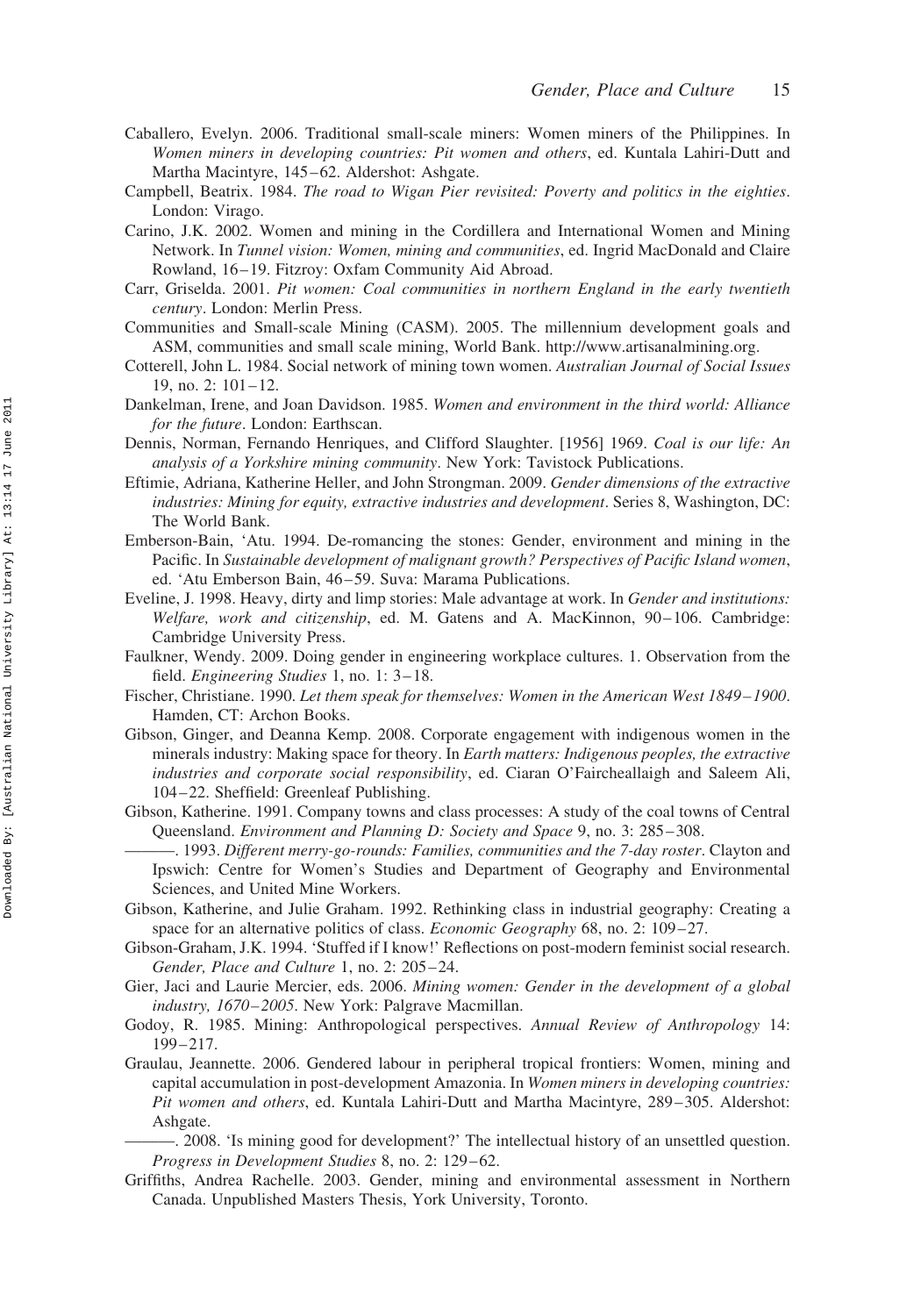- Heemskerk, Marieke. 2003. Self-employment and poverty alleviation: women's work in artisanal gold mines. Human Organization, Society of Applied Anthropology, Spring issue. http://www. findarticles.com/p/articles/mi\_qa3800/is\_200304/ai\_n9202578/print.
- Hentschel, T., F. Hruschka, and M. Priester. 2002. Global report on artisanal and small scale mining. London: Mines, Minerals and Sustainable Development and Earthscan.
- Herring, Susan Davis. 1999. Women in the history of technology. http://www.uah.edu/colleges/ liberal/womensstudies/inventor.html.
- Higgins, Kathleen J. 1999. 'Licentious liberty' in a Brazilian gold-mining region: Slavery, gender and social control in eighteenth century Sabara, Minas Gerais. University Park, PA: The Pennsylvania State University Press.
- Hilden, Patricia Penn. 1993. Women, work and politics, Belgium, 1830-1914. Oxford: Clarendon Press.
- Hilson, Gavin. 2001. A contextual review of the Ghanaian small-scale mining industry. Country Study Commissioned by MMSD. http://www.iied.org/mmsd.
	- -. 2002. Small-scale mining and its socioeconomic impact in developing countries. Natural Resources Forum 26, no. 1: 3–13.
	- ———. 2009. Small-scale mining, poverty and economic development in sub-Saharan Africa: An overview. Resources Policy 34, no. 1–2: 1–5.
- Hilson, Gavin, and Clive Potter. 2005. Structural adjustment and subsistence industry: Artisanal gold mining in Ghana. *Development and Change* 36, no. 1: 103–31.
- Hinton, J., M.M. Veiga, and C. Beinhoff. 2003. Women and artisanal mining: Gender roles and the road ahead. In The socio-economic impacts of artisanal and small scale mining in developing countries, ed. Gavin Hilson, 161–203. Netherlands: AA Balkema, Swets Publishers.
- Hipwell, W., K. Mamen, V. Weitzner, and G. Whiteman. 2002. Aboriginal people and mining in Canada: Consultation, participation and prospects for change. Working Discussion Paper, North–South Institute, Vancouver.
- Houghton, D.S. 1993. Long distance commuting: A new approach to mining in Australia. The Geographical Journal 159, no. 3: 281–90.
- Hudson, Lynn M. 2005. Mining a mythic past: The history of Mary Ellen Pleasant. In Portraits of women in the American West, ed. Dee Garceau-Hagen, 21–36. New York: Routledge.
- International Finance Corporation (IFC). 2006. International Finance Corporation performance standard 7: Indigenous peoples. http://www.ifc.org/ifcext/enviro.nsf/Content/Performance Standards.
- International Labour Organization (ILO). 2002. Sectoral Activities: Mining. Geneva: International Labour Office.
- International Women and Mining Network. 2004. Statement of the International Women and Mining Network: Third International Women and Mining Conference. Visakhapatnam, India, October 1–9. http://www.mmpindia.org/womenandminingstatement.htm.
- John, Angela. 1980. By the sweat of their brow: Women workers at Victorian coal mines. London: Croom Helm.
- Jomo. 1990. Undermining tin: The decline of Malaysian pre-eminence. Transnational Corporations Research Project, Sydney: University of Sydney.
- Jønsson, J.B., and D.F. Bryceson. 2009. Rushing for gold: Mobility and small-scale mining in east Africa. Development and Change 40, no. 2: 249–79.
- Kideckel, David. 2004. Miners and wives in Romania's Jiu Valley: Perspectives on postsocialist class, gender and social change. Identities: Global Studies in Culture and Power 11, no. 1: 39–63.
- Kingsolver, Barbara. 1989. Holding the line: Women in the great Arizona mine strike of 1983. Ithaca, NY: ILR Press, Cornell University.
- Klubock, Thomas Miller. 1998. Contested communities: Class, gender and politics in Chile's El Teniente copper mine, 1904– 1951. Durham, NC: Duke University Press.
- Kunanayagam, Ramanie. N.d. Sex workers: Their impact on and interaction with the mining industry. http://siteresources.worldbank.org/INTOGMC/Resources/336099-1163605893612/ kumanayagamsexworkers.pdf.
- Lahiri-Dutt, Kuntala. 1999. From gin girls to scavengers: Women in the Raniganj coalbelt. Economic and Political Weekly XXXVI, no. 44: 4213–21.
	- ———. 2004. Informality in mineral resource management: Raising questions on community economies in Asia. Natural Resources Forum, May 28, no. 2: 128–32.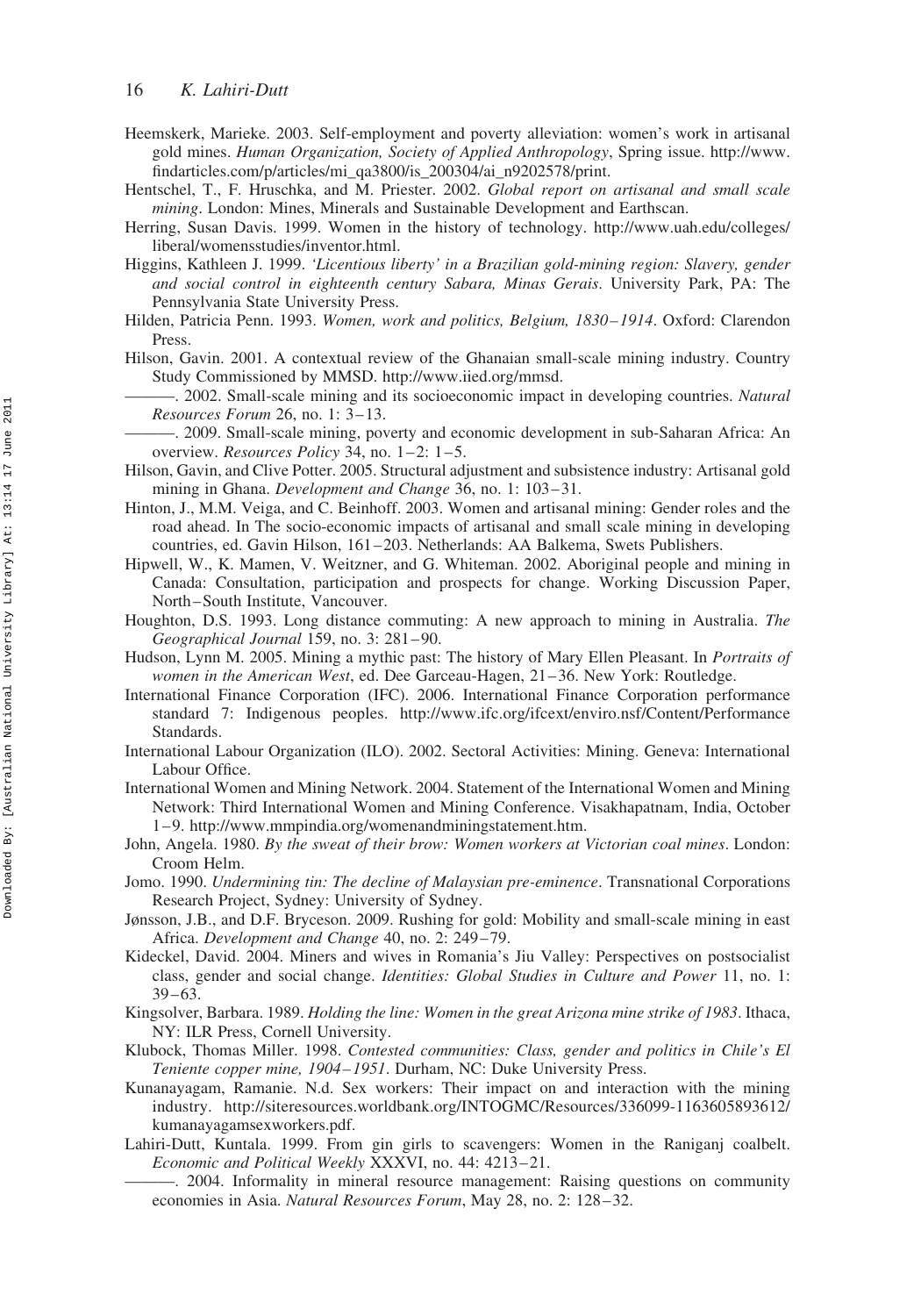———. 2006a. Globalisation and women miners in Indonesia. In Women miners in developing countries: Pit women and others, ed. K. Lahiri-Dutt and M. Macintyre, 349–70. Aldershot: Ashgate.

———. 2006b. Mining gender at work in the Indian collieries: Identity construction by Kamins. In Women miners in developing countries: Pit women and others, ed. K. Lahiri-Dutt and M. Macintyre, 163–84. Aldershot: Ashgate.

———. 2006c. May God give us chaos, so that we can plunder: A critique of resource curse and conflict theories. Development 49, no. 3: 14–21.

———. 2008. Digging to survive: Women's livelihoods in South Asia's small mines and quarries. South Asian Survey 15, no. 2: 217–44.

- Lahiri-Dutt, Kuntala, and Martha Macintyre. 2006. Introduction. In Women miners in developing  $countries: Pit women and others, ed. Kuntala Lahiri-Dutt and Martha Macintyre,  $1-25$ .$ Aldershot: Ashgate.
- Lahiri-Dutt, Kuntala, and Petra Mahy. 2007. Impacts of mining on women and youth in two locations in East Kalimantan, Indonesia. http://empoweringcommunities.anu.edu.au.
- Lahiri-Dutt, Kuntala, and Kathryn Robinson. 2008. Period leave at the coalface. Feminist Review 89, no. 1: 102–21.
- Leach, Melissa. 2008. Earth mother myths and other ecofeminist fables: How a strategic notion rose and fell. In Gender myths and feminist fables, ed. Andrea Cornwall, Elizabeth Harrison, and Ann Whitehead, 67–84. Oxford: Blackwell Publishing.
- Lynch, M. 2002. Mining in world history. London: Reaktion Books.
- Mahy, Petra. 2011. Beyond victims: Mining and sex-work in Kalimantan, Indonesia. In Gendering the field: Mining, gender and sustainable livelihoods, ed. Kuntala Lahiri-Dutt, 49–65. Canberra: ANU E Press.
- Macintyre, Martha. 2002. Women and mining projects in Papua New Guinea: Problems of consultation, representation, and women's rights as citizens. In Tunnel vision: Women, mining and communities, ed. Ingrid MacDonald and Claire Rowland, 26–30. Fitzroy: Oxfam Community Aid Abroad.

———. 2003. Petztorme women: Responding to changes in Lihir, Papua New Guinea. Oceania 74, no. 1–2: 120–135.

- McDowell, Linda, and Doreen Massey. 1984. A women's place? In Geography matters! A reader, ed. Doreen Massey and John Allen, 128–47. Cambridge: The Open University Press.
- Merchant, Caroline. 1990. The death of nature: Women, ecology and scientific revolution. San Francisco: Harper.
- Mercier, Laurie, and Jaclyn Gier. 2007. Reconsidering women and gender in mining. History Compass 5, no. 3: 995–1001.
- Metcalfe, Andrew. 1988. For freedom and dignity: Historical agency and class structure in the coalfields of New South Wales. Sydney: University of New South Wales.
- Minerals Council of Australia and Australian Government Office for Women. 2007. Unearthing new resources: Attracting and retaining women in the Australian minerals industry. Canberra: Australian Government Office for Women.
- Momsen, Janet Henshall. 1990. Gender, class and ethnicity in western Canadian mining towns. Journal of Women and Gender Studies 1: 119–34.
- Mongolian Business Development Authority (MBDA). 2004. Baseline Survey of Small-scale Mining. Ulaanbaatar: MBDA.
- Montgomery, David. 1987. Fall of the house of labour: The workplace, the state, and American labour activism 1865–1925. Cambridge: Cambridge University Press.
- Moretti, Daniele. 2006. The gender of the gold: An ethnographic and historical account of women's involvement in artisanal and small-scale mining in Mount Kaindi, Papua New Guinea. Oceania 76, no. 2: 133–49.
- Moynihan, Ruth B., Susan Armitage and Christiane Fischer Dichamp, eds. 1990. So much to be done: Women settlers on the mining and ranching frontier. Lincoln: University of Nebraska Press.

Mumford, Lewis. 1934. Techniques and civilisation. New York: Harcourt Brace and Company.

- –, 1967. The myth of the machine, Vol. 2: The pentagon of power. New York: Harcourt Brace Jovanovich.
- Murphy, Mary. 1997. Mining cultures: Men, women and leisure in Butte, 1914–41. Urbana and Chicago: University of Illinois Press.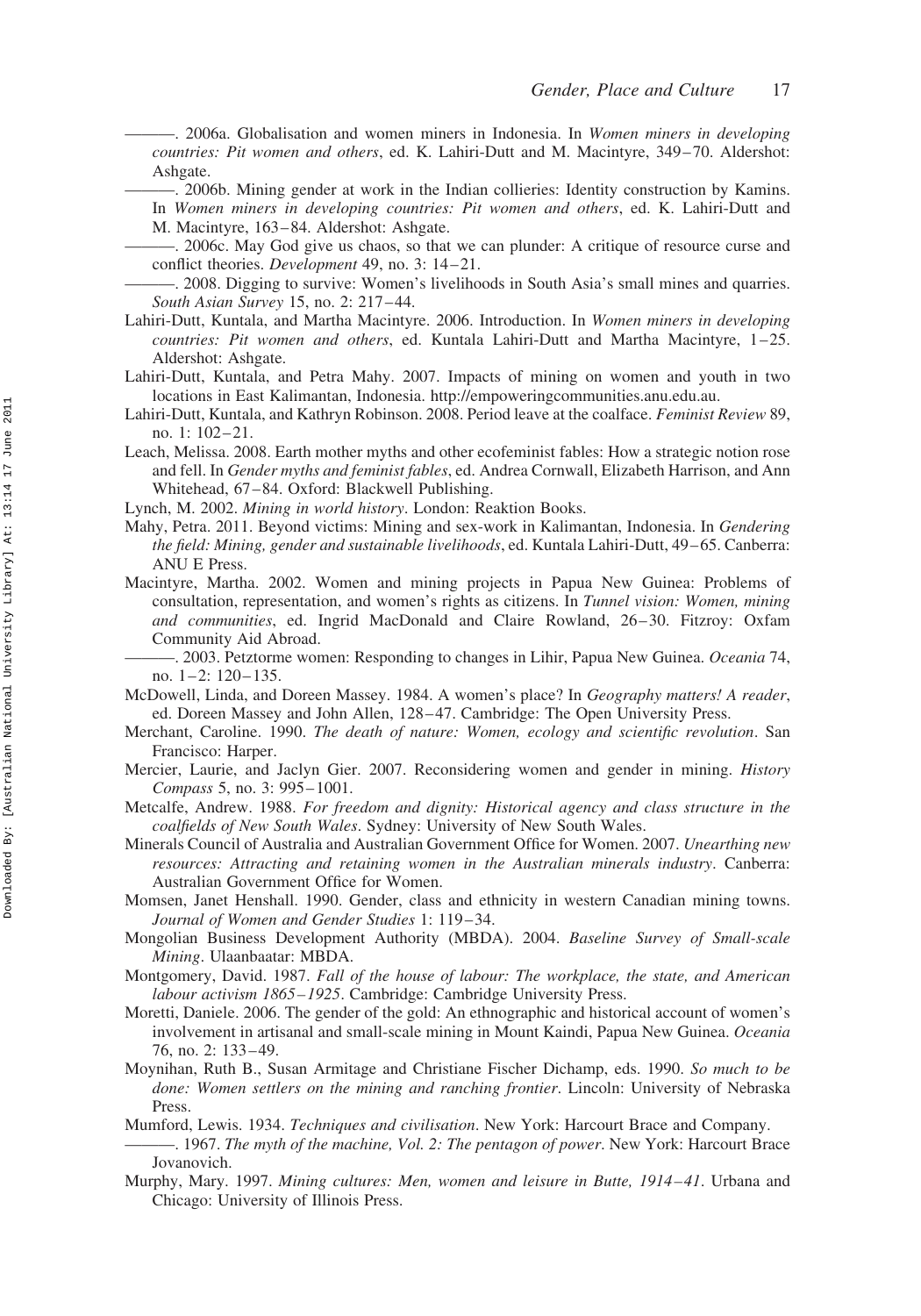- Nair, Janaki. 1998. Miners and millhands: Work, culture and politics in princely Mysore. New Delhi: AltaMira Press.
- Nakamura, Masanori. 1994. Technology change and female labour: Manufacturing industries of Japan. Tokyo: United Nations University Press.
- Nash, June. 1979. We eat the mines and the mines eat us: Dependency and exploitation in Bolivian tin mines. New York: Columbia University Press.
- Nash, Jill. 1981. Sex, money and the status of women in Aboriginal South Bougainville. American Ethnologist 8, no. 1: 107–26.
- Ortiz, Victoria. 1978. Let me speak! Testimony of Domitila, a woman of the Bolivian mines. Trans. Domitila Barrios de Chungara with Moema Viezzer, New York: Monthly Review Press.
- Parpart, Jane L. 1986. Class and gender on the copperbelt: Women in Northern Rhodesian copper mining communities, 1926–1964. In Women and class in Africa, ed. Claire Robertson and Iris Berger, 141–60. London: Africana Publishing Company.
- Parthasarathy, M. 2004. Exploring the impact of chromite mining on women mineworkers and the women of Sukinda valley, Orissa: A narrative. In Livelihood and gender: Equity in community resource management, ed. Sumi Krishna, 214–25. New Delhi: Sage Publications.
- Pattenden, Catherine. 2005. Shifting sands: Transience, mobility and the politics of community in a remote mining town. Unpublished PhD thesis, Discipline of Anthropology and Sociology, School of Social and Cultural Studies, University of Western Australia, Perth.
- Pearson, Jim. 1970. Life in La Belle: A New Mexico town. New Mexico Historical Review 45, no. 2: 147–58.
- Petrik, Paula. 1987. No step backward: Women and family on the rocky mountain mining frontier. Helena, MT: Montana Historical Society Press.
- Plumwood, Val. 1992. Ecofeminism: An overview and discussion of positions and arguments. Australian Journal of Philosophy 64: 20–38.
- Ray Chaudhury, Rakhi. 1996. Gender and labour in India: The Kamins of eastern coalmines. Calcutta: Minerva.
- Rhinehart, Marilyn D. 1992. A way of work and a way of life: Coal mining in Thurber, Texas, 1888– 1926. Texas: Texas A&M University Press, College Station.
- Rhodes, Linda. 2006. Two for the price of one: The lives of mining wives. Perth: Curtin University Press.
- Robinson, Kathryn. 1986. Stepchildren of progress: The political economy of development in an Indonesian mining town. Albany: State University of New York Press.
	- -. 1996. Women, mining and development. In *Resources, nations and indigenous peoples:* Case studies from Australasia, Melanesia and Southeast Asia, ed. Richard Howitt, John Connell, and Philip Hirsch, 137–49. Oxford: Oxford University Press.
	- . 2002. Labour, love and loss: Mining and the displacement of women's labour. In Tunnel vision: Women, mining and communities, ed. Ingrid MacDonald and Claire Rowland, 40–43. Fitzroy: Oxfam Community Aid Abroad.
- Rothermund, Indira. 1994. Women in a coal mining area. *Indian Journal of Social Science* 7, no. 3–4: 251–64.
- Rowbotham, Sheila. 1986. More than just a memory: Some political implications of women's involvement in the miners' strike, 1984–85. Sheila Rowbotham interviews Jean McCrindle. Feminist Review 23 (Summer): 109–24.
	- -. 1995. Feminist approaches to technology: Women's values or a gender lens? In Women encounter technology: Changing patterns of employment in the third world, ed. Swasti Mitter and Sheila Rowbotham. London: Word Power Books. http://www.unu.edu/anupress/unupbooks/ uu37we/uu37we00.htm.
- Sachs, Caroline. 1996. Gendered fields: Rural women, agriculture and environment. Boulder, CO: Westview Press.
- Schofield, Ann. 1985. An 'army of Amazons': The language of protest in a Kansas mining community, 1921–1922. American Quarterly 37, no. 5: 686–701.
- Sen, Samita. 2008. Gender and class: Women in Indian industry, 1890–1990. Modern Asian Studies 42, no. 1: 75–116.
- Sengupta, Padmini. 1960. Women workers of India. London: Asia Publishing House.
- Shiva, Vandana. 1985. Development, ecology and women. In Healing the wounds: The promise of ecofeminism, ed. J. Plant, 80–90. London: Green Print.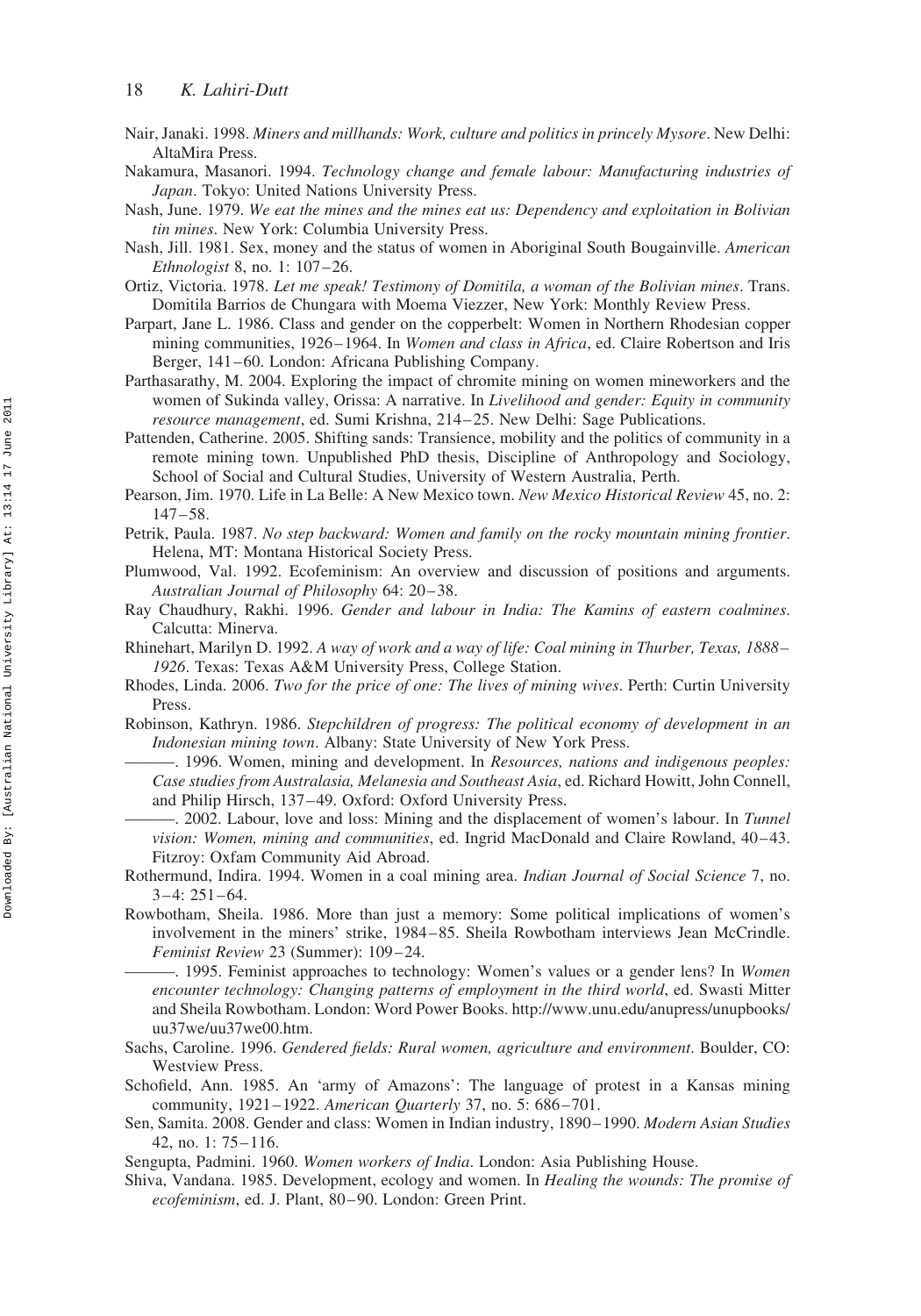-, 1989. Staying alive: Women, ecology and development. Delhi and London: Kali and Zed Books.

Sontheimer, Sally, ed. 1991. Women and the environment: A reader. London: Earthscan.

- Stead, Jean. 1987. Never the same again: Women and the miners' strike. London: The Women's Press.
- Tallichet, Suzanne E. 2006. Daughters of the mountain: Women coal miners in Central Appalachia. University Park, Pennsylvania: The Pennsylvania State University Press.
- Van Hoecke, Els. 2006. The invisible work of women in the small mines of Bolivia. In Women miners in developing countries: Pit women and others, ed. Kuntala Lahiri-Dutt and Martha Macintyre, 265–87. Ashgate: Aldershot.
- Vanja, Christina. 1993. Mining women in early modern European society. In The workplace before the factory: Artisans and proletarians, 1500– 1800, ed. Thomas Max Safley and Leonard N. Rosenband, 100–17. London: Cornell University Press.
- Wajcman, Judy. 2004. Technofeminism. London: Polity Press.
- Werthman, Katja. 2009. Working in a boom-town: Female perspectives on gold mining in Burkina Faso. Resources Policy 34: 18–23.
- Whitehead, Ann. 1990. Rural women and food production in sub-Saharan Africa. In The political economy of hunger, ed. John Dreze and Amartya Sen, 425–73. Oxford: Clarendon Press.
- Williams, Claire. 1981. Opencut: The working class in an Australian mining town. Sydney: George Allen and Unwin.

-. 1992. Beyond industrial sociology: The work of men and women. Sydney: Allen and Unwin. World Bank. 2006. Mainstreaming gender into extractive industries projects: Proposed guidelines.

- http://siteresources.worldbank.org/EXTEXTINDWOM/Resources/ttl\_ei\_gender\_guidance.pdf. Yakovleva, Natalia. 2007. Perspectives on female participation in artisanal and small-scale mining: A case study of Birim North district of Ghana. Resources Policy 32: 29–41.
- Yukon Conservation Society. 2000. Gaining ground: Women, mining and the environment. Yukon: Yukon Conservation Society.
- Zanjani, Sally. [1997] 2002. A mine of her own: Women prospectors in the American West, 1850– 1950. London: University of Nebraska Press.

#### ABSTRACT TRANSLATIONS

## Mujeres excavadoras: hacia una nueva agenda para las críticas feministas de la minería

Este artículo aborda el tema de cómo una perspectiva feminista contemporánea puede problematizar la antigua tarea humana de la minería, e indica qué dirección útil puede tomar la investigación sobre la interfase entre las industrias extractivas y el género. La investigación feminista ha confrontado discursos masculinistas de la minería por medio del cuestionamiento de la naturalización de los hombres como trabajadores industriales, y a través de la ilustración de los impactos género-selectivos de los proyectos de minería capitalista. Exploro en las fuentes de estos discursos masculinistas de minería y reinterpreto estas críticas. Más importante, resaltando el amplio rango de prácticas extractivas que reflejan las diferentes etapas de acumulación de excedente, exhorto repensar la minería en sí misma como un área de trabajo femenino. Finalmente, hago sugerencias provisorias de cómo el campo de las mujeres y la minería podría ser examinado y abordado por las y los feministas contemporáneos. Una crítica feminista de la minería giraría en torno a la revelación de la agencia de las mujeres en la minería y una revisión de las definiciones convencionales de la minería como trabajo industrial y comenzar a ver las formas de sustento femeninas en la minería.

Palabras claves: minería informal; género; mujeres; representaciones; tecnología minera; impactos de la minería